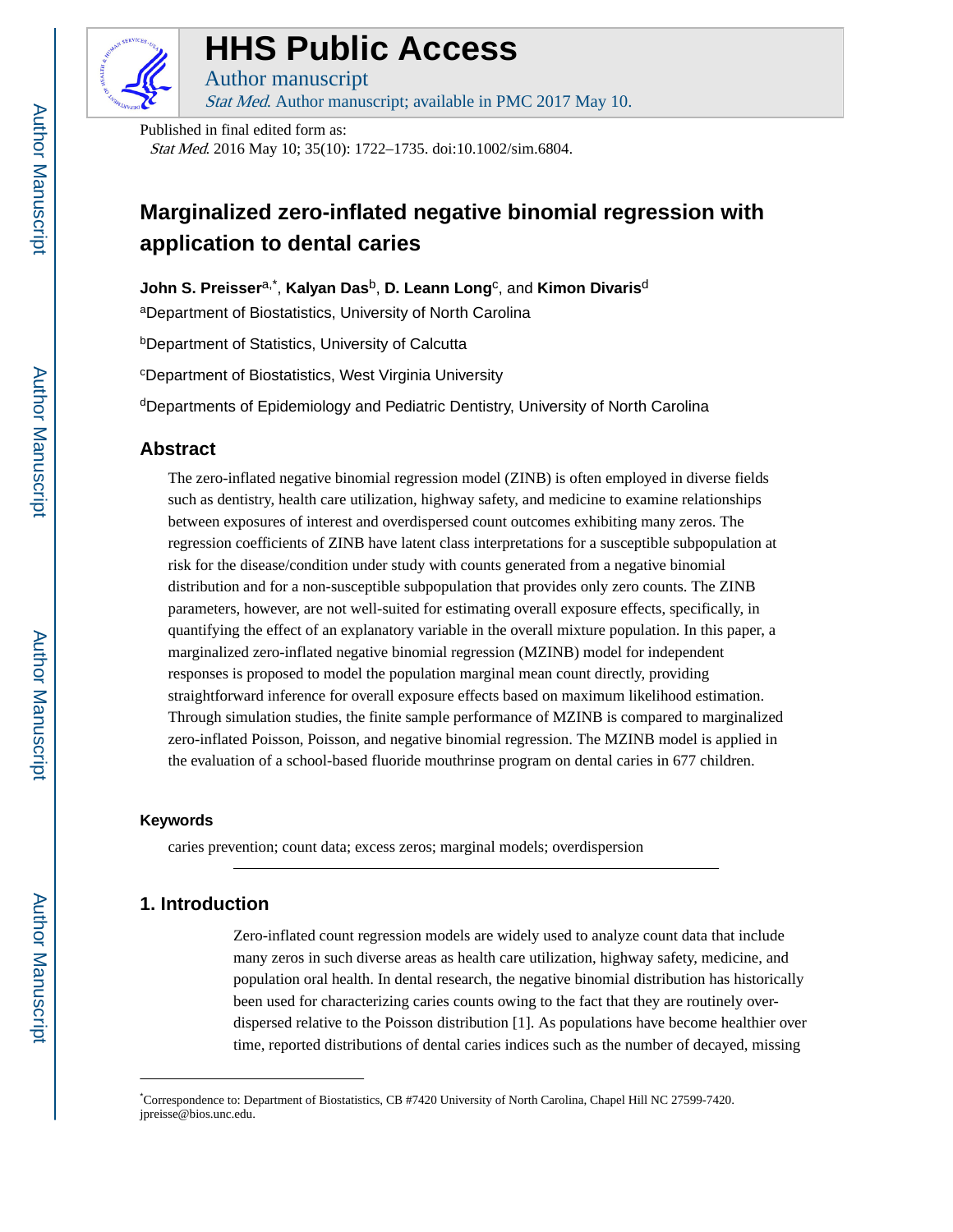or filled teeth or surfaces have been increasingly characterized by a preponderance of zero counts in proportions greater than expected under either the Poisson or negative binomial distributions. To account for these excess zeros, zero-inflated Poisson (ZIP) and zeroinflated negative binomial (ZINB) regression models are frequently applied to caries indices [2, 3, 4, 5]. Other applications of ZINB models include modeling lesion counts in the analysis of magnetic resonance imaging for multiple sclerosis [6], mosquito counts in a study of Malaria [7], and vaccine adverse event count data [8].

The evaluation of the caries-preventive effects of a school-based weekly fluoride mouthrinse (FMR) program on North Carolina (NC) schoolchildren provides a motivating example for the statistical analysis of zero-inflated count data [9]. The main exposure variable is the parental-reported number of years that the student participated in the FMR program. The study is based on a cross-sectional sample of students in grades 1 through 5 who had a clinical examination for caries detection and whose parents participated in the 2003-04 NC Oral Health Survey. The dental exam assessed the caries status of five surfaces (occlusal, mesial, distal, buccal, lingual) for each tooth. In the original published study [9] there were two caries-related outcomes of interest, the count of the number of carious surfaces among primary teeth and the count of the number of affected surfaces for the entire dentition (i.e., primary teeth plus any permanent teeth present, usually molars and incisors). We consider the first of these outcome variables  $d_{23}$ fs, the number of decayed and filled surfaces among the primary teeth where subscripted numbers identify the severity of lesions classified as decayed; by convention, the lower case letters in " $d_{23}$ fs" indicate that the index pertains exclusively to the primary dentition [10]. As there are twenty teeth in the primary dentition, the possible range for  $d_{23}$ fs is 0 to 100, whereas its range in the FMR data is 0 to 41. Moreover, the sample mean  $d_{23}$ fs count is 4.03 and 49% of children have zero counts (Figure 1). Zero-inflated count regression models often provide good fits to counts such as these that exhibit excess zeros and overdispersion. Importantly, ZINB models are applicable when there is interest in a model for latent classes corresponding to a susceptible subpopulation at risk for the disease/condition under study with counts generated from a negative binomial distribution and a non-susceptible subpopulation that provides only zero counts.

Notwithstanding their model-fitting capabilities, the applicability of latent class interpretations of zero-inflated count models requires scrutiny in the search for solutions to substantive problems. The existence of a sub-population that is not at risk for caries (zeros emanating from the logistic part of the model) is questionable; at the very least, the characteristics that would render a child not at risk are unknown. In the rare instance where a child had no natural teeth or where all teeth had already experienced the disease, the child would fall outside the population of interest in a prospective intervention study of the benefits of fluoride mouthrinse and would not be enrolled because there could be no possible and thus quantifiable caries-preventive effect. In prospective as well as cross-sectional studies such as the North Carolina FMR study [9], the use of zero-inflated count regression models in dental caries research appears to be mainly due to their capacity to provide good fits to caries counts; in other words, they provide a convenient mechanism for describing caries counts distributions [4]. Often times their use does not match a study's purported aims as evidenced by the imprecise and misleading interpretations that often accompany their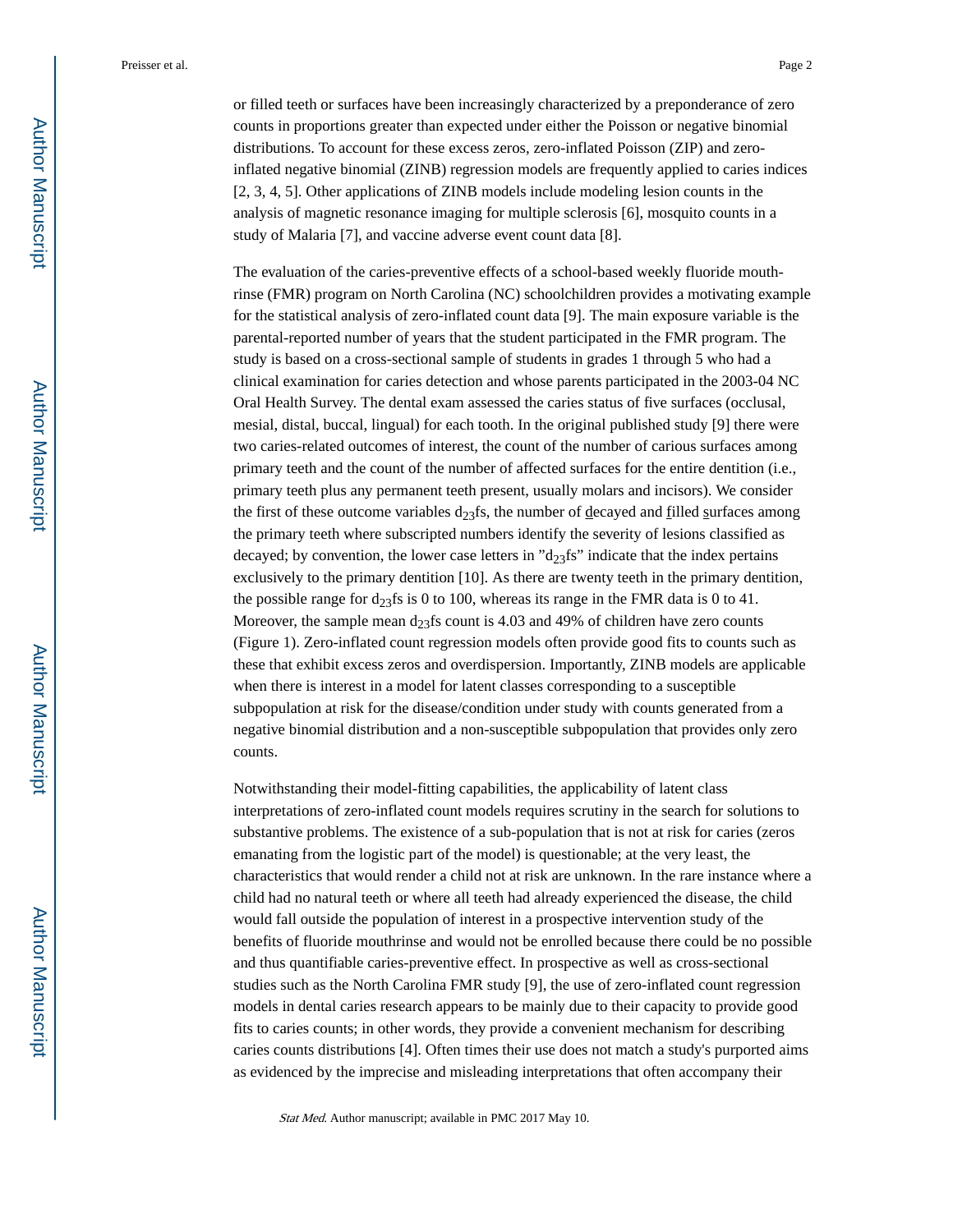usage [5]. Even if the existence of 'not-at-risk' and 'at-risk' latent classes is presumed, the question should be asked as to whether there is interest in evaluating interventions (or identifying risk factors) in these two unobserved, hypothetical classes of children, or whether the focus of inference is the overall population from which the study sample is drawn. In the motivating example, the primary research question is whether there is a relationship between number of years of participation in the FMR program and  $d_{23}$ fs in the overall population of NC schoolchildren grades 1 to 5.

While the ZINB model regression coefficients have latent class interpretations for 'at-risk' and 'not-at-risk' subpopulations, researchers in the health sciences frequently seek to make inference on the marginal mean of the overall population. In the FMR example and for caries interventions generally, zero-inflated count models are not well-suited for generating inference concerning overall effects of risk factors and treatments on caries counts in the mixture population that is often of primary interest. In a study of dental caries in very low birth weight adolescents, Albert et. al. [11] proposed a causal inference estimator for overall effect of a binary variable in a zero-inflated count model as the average within-subject difference of the marginal means under exposed and unexposed conditions. While being able to flexibly define parameters of interest (e.g., as differences versus ratios of mean counts), their approach may give results that are not generalizable to populations with other configurations of explanatory variables and its extension to continuous exposures is not straightforward. With a similar goal for overall effect estimation, Long *et. al.* [12] proposed a marginalized zero-inflated Poisson (MZIP) regression model with maximum likelihood estimation in the framework of the ZIP model. Instead of modeling the Poisson mean in the 'at-risk' latent class, the marginal mean is modeled directly as a function of covariates in conjunction with a logistic model for the probability of an excess zero. As with (log-link) Poisson regression, exponentiating regression coefficients from the marginal mean component of the MZIP model gives incidence density ratios (IDRs) for the overall effects of exposures and covariates on the count outcome.

This article extends the MZIP model to the negative binomial case by drawing upon the marginalized model literature. Heagerty [13] proposed marginalized multilevel models for correlated binary data, which directly model the marginal means whose regression parameters are specified in a likelihood that links the marginal model with a flexibly specified conditional model with random effects. Lee et al. [14] proposed marginalized negative binomial hurdle models to analyze clustered data with excess zeros, marginalizing over the random effects. These methods for regression of correlated outcomes combine the desire for population average interpretations with the convenience of estimation with a likelihood function. In a comparatively simple implementation of the principle of marginalization, the marginalized models approach was adapted in the ZIP model by Long et. al. [12] in order to achieve population-wide parameter interpretations for independent count responses with many zeros. Instead of integrating (averaging) over mixtures of distributions defined by random effects, their approach marginalizes over the Poisson and degenerate components of the two-part ZIP model to obtain overall effects.

Extending the MZIP model of Long et. al. [12], this article introduces a marginalized zeroinflated negative binomial model (MZINB) to model the population mean count directly,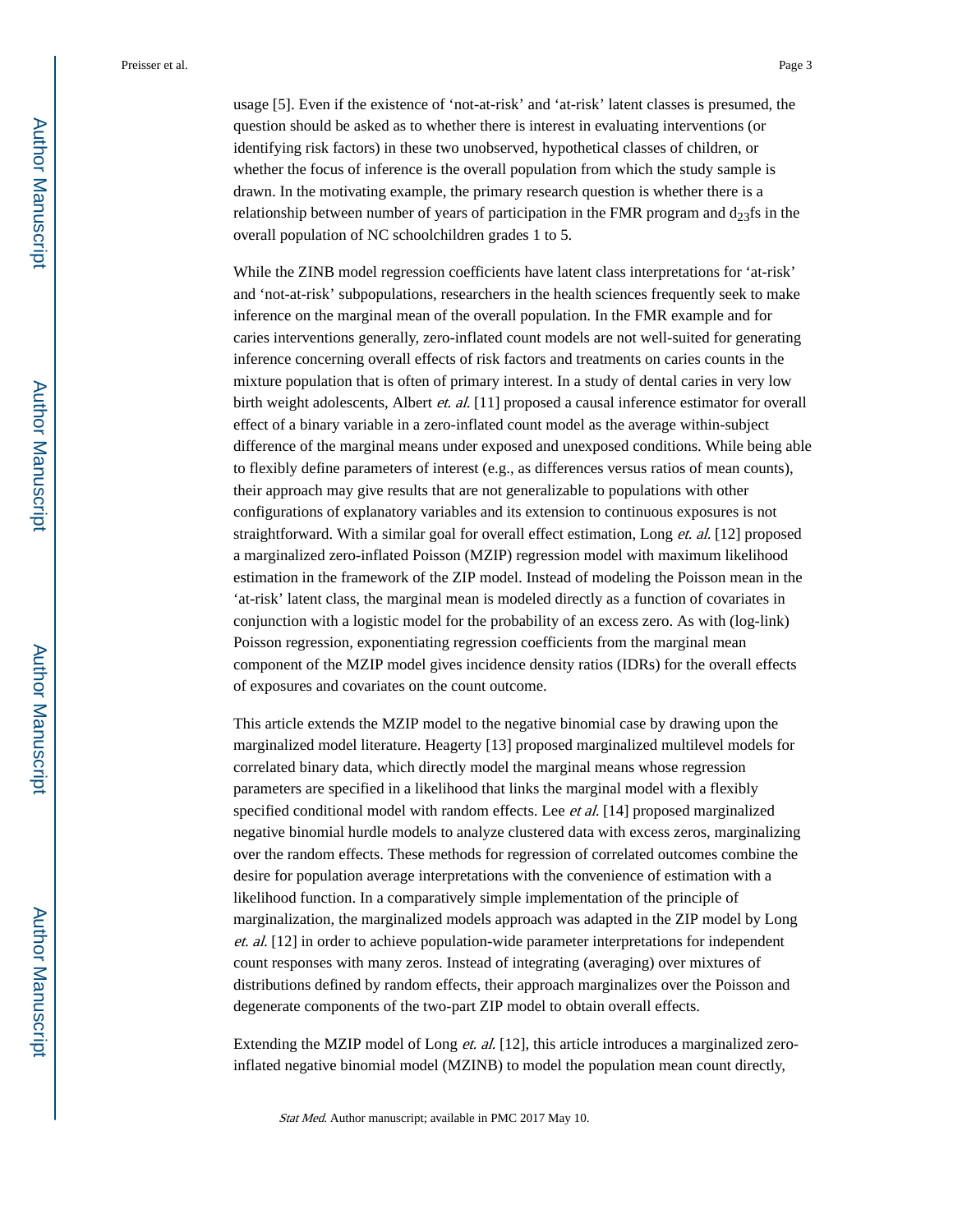allowing straightforward inference for overall exposure effects that accounts for both excess zeros and overdispersion. Section 2 reviews MZIP and the traditional ZIP and ZINB models, section 3 introduces the MZINB model, section 4 presents a simulation study, section 5

presents the statistical analysis of the school-based weekly fluoride mouthrinse program data with respect to caries in the primary dentition, and section 6 further discusses the MZINB model and FMR application.

#### **2. Zero-inflated Count Data Regression Models**

#### **2.1. Zero-inflated Poisson and negative binomial models**

In ZIP and ZINB models, caries counts arise from a mixture of two latent (i.e., unobserved) classes of subjects [15, 16]. The first model part (defined by a Bernoulli 0/1 process) selects subject *i* with probability  $\psi_i$  to be considered not at risk for caries where, conditional on being a member in this class, subject *i* has a zero count with probability one. The second model part provides a caries count with probability  $1 - \psi_i$  from a stochastic distribution with mean  $\mu_i$  for the response counts in an "at-risk" class of subjects. Specifically, let  $Y_i$  be a random variable for the *i*-th individual's caries count. The zero-inflated count distribution of the *i*-th individual's caries counts,  $Y_i$  is:

$$
P(Y_i=0) = \psi_i + (1 - \psi_i) g(0|\theta_i)
$$
  
\n
$$
P(Y_i=y_i) = (1 - \psi_i) g(y_i|\theta_i), y_i > 0,
$$
 (1)

where  $g(y_i|\theta_i)$  is the either the Poisson probability function with  $\theta_i = \mu_i$  so that (1) is the ZIP probability distribution, or the negative binomial with  $\theta_i = (\mu_i, a)$  where a is the overdispersion parameter giving the ZINB distribution. Thus, the individuals with zeros include both fixed zeros from 'not-at-risk' subjects and random zeros from 'at-risk' subjects with group membership being unknown. While the latent classes are sometimes of intrinsic interest, their mixture has been viewed in the dental caries literature as a convenient construct that leads to a statistical distribution for caries counts that accounts for excess zeros [4, 5].

The joint distribution across all *n* individuals in the sample based on equation (1) is

$$
f(\mathbf{y}|\boldsymbol{\psi}, \boldsymbol{\mu}) = \prod_{y_i=0} \left[ \left( \frac{\psi_i}{1-\psi_i} + g(0|\mu_i) \right) (1-\psi_i) \right] \prod_{y_i>0} \left[ (1-\psi_i) g(y_i|\mu_i) \right] \tag{2}
$$

where  $y = (y_1, \ldots, y_n)$ ,  $\psi = (\psi_1, \ldots, \psi_n)$  and  $\mu = (\mu_1, \ldots, \mu_n)$ . Lambert [15] and Mullahy [16] proposed the model

$$
logit (\psi_i) = \mathbf{Z}'_i \boldsymbol{\gamma}
$$
 and  $log (\mu_i) = \mathbf{X}'_i \boldsymbol{\lambda}$  (3)

where  $Z_i$  and  $X_i$  are the covariate vectors for the *i*-th individual for excess zeros and Poisson (or negative binomial) processes, respectively. Insertion of equation (3) into equation (2) produces the likelihood function, say  $L_{zip}(\gamma, \lambda | y)$ . In the traditional ZIP or ZINB model in equation (3),  $\gamma$  and  $\lambda$  have latent class interpretations:  $\gamma_j$ , the element of  $\gamma$  corresponding to the  $j$ -th covariate, is the multiplicative increase in the log-odds of being an excess zero due to a unit increase in the covariate  $(z_{ij})$  and  $\lambda_j$  is the multiplicative increase in the log-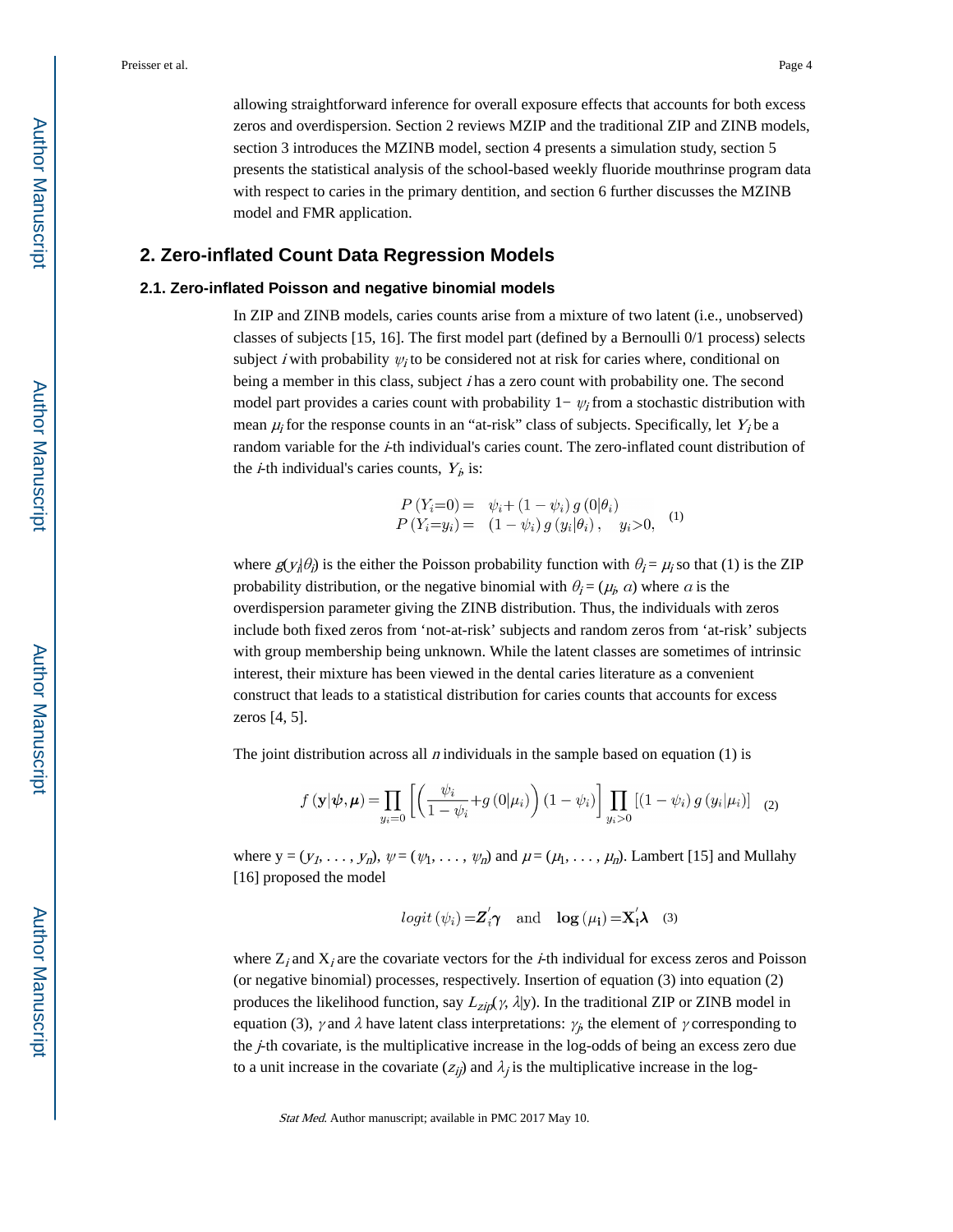incidence density rate due to a unit increase in the covariate  $x_{ij}$  in the susceptible population. In practice, models often have specification  $Z_i = X_i$ . Occasionally,  $Z_i$  consists of a subset of the covariates in  $X_i$ .

Challenges arise in model choice because the latent class interpretations of ZIP and ZINB models are not well-suited for caries investigations like the FMR study where interest is in the marginal parameters of the mixture population, specifically, the probability the  $\dot{i}$ -th child has any caries (caries prevalence),  $\pi_i = P(Y_i > 0)$ , and the marginal mean caries count  $v_i =$ E(Y<sub>i</sub>). In particular, the importance of γ and  $\lambda$  lies in their relationship to  $\pi_i$  and  $\nu_i$  via  $\pi_i$  = (1)  $- \psi_j[1 - g(0|\theta_j)]$  and  $v_j = (1 - \psi_j)\mu_j[11]$ . When interest is in the effects of explanatory variables on  $\pi_{i}$ , hurdle models [16, 17] provide an appropriate modeling choice. When interest is in covariate effects on the marginal mean, equation (3) with  $Z_i = X_i$  implies  $\nu_i=exp(X_i'\lambda)/|1+exp(X_i'\gamma)|$ . It follows that incidence density ratios defined as ratios of two such marginal means where one covariate is allowed to vary while the others are held fixed will generally depend upon  $\gamma$  [5, 11]. Thus, the elements of  $\lambda$  will not have interpretations for covariate effects as incidence density ratios in the mixture population. However, overall effects may be obtained indirectly with post-modelling calculations [2, 15], including counterfactual and log-log model approaches [11]. These approaches require variance estimation for functions of multiple parameters, for which statisticians have suggested the delta method and bootstrap resampling methods. Unfortunately, such indirect methods of overall effects estimation for a binary exposure variable are sufficiently complicated to be inaccessible to many dental research analysts, and they do not have obvious extensions to continuous explanatory variables. Hence, marginalized model

approaches are proposed immediately below to provide easy, direct inference for overall effects for count data with many zeros through modeling  $v_i$  instead of  $\mu_i$ .

#### **2.2. Marginalized zero-inflated Poisson regression model**

When the overall mean caries increment  $v_i = E(Y_i)$  is of primary interest, one may specify a marginalized zero-inflated count response model [12]

$$
logit (\psi_i) = \mathbf{Z}_i' \boldsymbol{\gamma}
$$
 and  $log (\nu_i) = \mathbf{X}_i' \boldsymbol{\beta}$  (4)

with a straightforward extension available for accommodating varying exposure times/units (e.g.,  $N_i$ ) through introduction of offsets (log( $N_i$ )) in the second model part. While  $\gamma = (\gamma_0, \gamma_1)$  $\gamma_1, \ldots, \gamma_{q-1}$ <sup> $\gamma$ </sup> models the excess zeros as in the traditional ZIP model, the vector parameter of log(IDR)'s with the intercept  $\beta_0$  included denoted by  $\beta = (\beta_0, \beta_1, \dots, \beta_{p-1})'$  represents the same overall effect of covariates on caries increment as in Poisson or negative binomial regression. In other words,  $exp(\beta_j)$  represents the multiplicative increase in log-mean count (more generally, log incidence density) for caries in the overall population corresponding to a one-unit increase in the covariate  $x_{ij}$ . Adopting ideas from marginalized longitudinal data model approaches [13],  $\beta$  in equation (4) is estimated, accounting for excess zeros, in a maximum likelihood framework via substitution of  $\mu_i = v_i/(1 - \psi_i)$  into (2) giving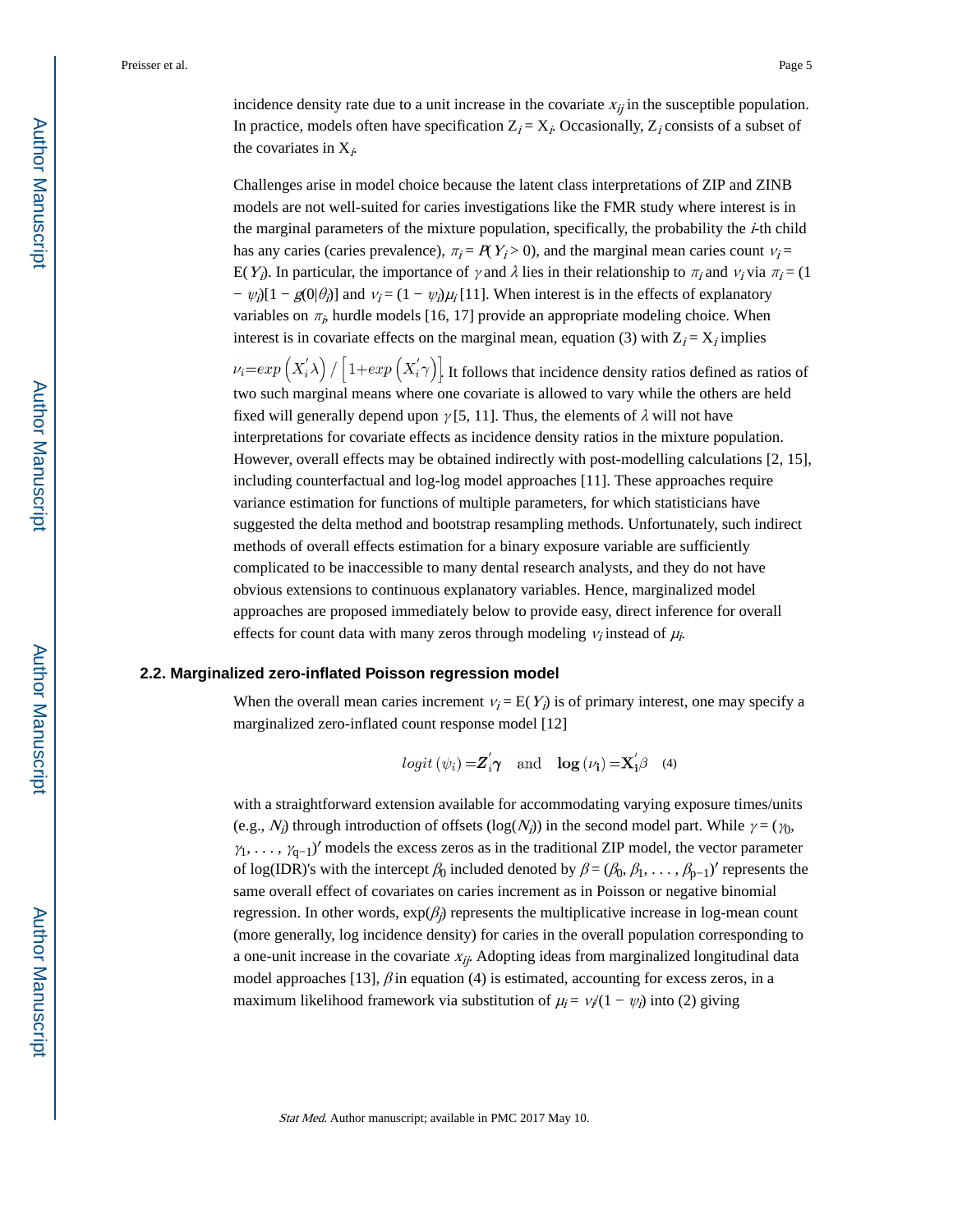Long et. al. [12] developed procedures for a marginalized zero-inflated Poisson (MZIP) regression model with maximum likelihood estimation of ( $\gamma$ ,  $\beta$ ) in model (4) where

 $\sin(2)$  becomes  $g(y_i|\psi_i, v_i) = \exp[-v_i/(1 - \psi_i)][v_i/(1 - \psi_i)]^{y_i/y_i}$ in (5) with simplification for  $y_i = 0$ . Insertion of the model equations (4) into (5) yields the MZIP log-likelihood function

Generally, equations (3) and (4) are non-nested models and  $L_{zip}(\gamma, \lambda | y)$  is not the same as  $L_{\text{mzip}}(\gamma, \beta y)$ . Instances of equivalence arise when models (3) and (4) are null (no covariates) or saturated, i.e., all covariates are categorical with all possible interactions involving them included in both model parts. Choice of ZIP versus MZIP (or ZINB versus the proposed MZINB in section 3) should depend upon the desired parameter interpretations, as given by  $\lambda$  for the latent class of susceptible persons or by  $\beta$  for the overall population. Model (4) is easy to fit with SAS Proc NLMIXED [12]. The next section extends MZIP to MZINB allowing for extra-Poisson variation in addition to excess zeros.

#### **3. Marginalized Zero-inflated Negative Binomial Regression Model**

#### **3.1. Estimation of the distinct-parameters MZINB model**

A MZINB regression model for estimation of the (p+q)-vector of distinct parameters ( $\gamma$ ,  $\beta$ ) in model (4) is introduced within a likelihood framework where  $\mu_i = v/(1 - \psi_i)$  is substituted into the negative binomial probability function

$$
g(y_i|\mu_i,\alpha) = \frac{\Gamma(y_i+\alpha)}{y_i!\Gamma(\alpha)} \left(\frac{\alpha}{\alpha+\mu_i}\right)^{\alpha} \left(\frac{\mu_i}{\alpha+\mu_i}\right)^{y_i}, \text{ where } y_i=0,1,\dots
$$

where  $var(y_i) = \mu_i + \phi \mu_i^2$  and  $\varphi = 1/a > 0$  so that the dependence of the ZINB density function  $g(y_i|\psi_i, v_i, a)$  on the marginal mean  $v_i$  is made explicit. It then replaces the ZIP density function  $g(y_i|\psi_i, v_i)$  in the likelihood expression appearing in equation (5) with simplification for  $y_i = 0$ . Model (4) then gives the MZINB likelihood function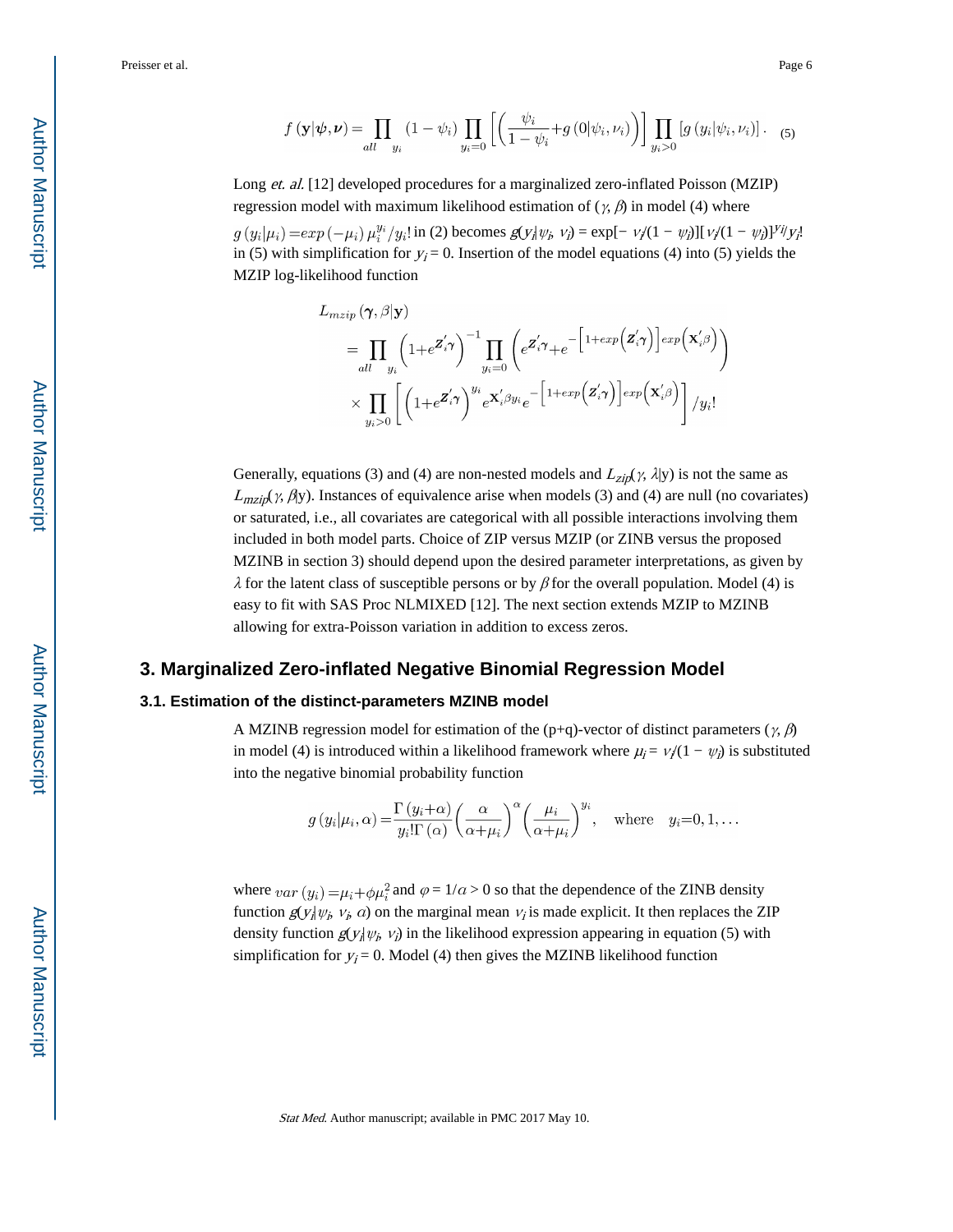$$
L_{mzinb}(\gamma, \beta, \alpha | \mathbf{y}) = \prod_{all} \prod_{y_i} \left( 1 + e^{\mathbf{Z}_i' \gamma} \right)^{-1} \prod_{y_i=0} \left\{ e^{\mathbf{Z}_i' \gamma} + \left[ 1 + \frac{1}{\alpha} \left( 1 + e^{\mathbf{Z}_i' \gamma} \right) e^{\mathbf{X}_i' \beta} \right]^{-\alpha} \right\}
$$

$$
\prod_{y_i > 0} \frac{\Gamma(y_i + \alpha)}{y_i! \Gamma(\alpha)} \left[ 1 + \frac{1}{\alpha} \left( 1 + e^{\mathbf{Z}_i' \gamma} \right) e^{\mathbf{X}_i' \beta} \right]^{-\alpha} \left[ \frac{\left( 1 + e^{\mathbf{Z}_i' \gamma} \right) e^{\mathbf{X}_i' \beta}}{\alpha + \left( 1 + e^{\mathbf{Z}_i' \gamma} \right) e^{\mathbf{X}_i' \beta}} \right]^{y_i}
$$

The log-likelihood of the MZINB model is

$$
\begin{array}{ll} l\left(\gamma,\beta,\alpha|\mathbf{y}\right) & = -\sum\limits_{i}log\left(1+e^{\pmb{Z}_{i}^{\prime}\gamma}\right)+\sum\limits_{y_{i}=0}log\left\{e^{\pmb{Z}_{i}^{\prime}\gamma}+\left[1+\frac{1}{\alpha}\left(1+e^{\pmb{Z}_{i}^{\prime}\gamma}\right)e^{\pmb{X}_{i}^{\prime}\beta}\right]^{-\alpha}\right\} \\ & -\sum\limits_{y_{i}>0}log\,y_{i}!+\sum\limits_{y_{i}>0}\sum\limits_{j=0}^{y_{i}-1}log\left(j+\alpha\right)-\sum\limits_{y_{i}>0}\alpha\,log\left[1+\frac{1}{\alpha}\left(1+e^{\pmb{Z}_{i}^{\prime}\gamma}\right)e^{\pmb{X}_{i}^{\prime}\beta}\right] \\ & +\sum\limits_{y_{i}>0}y_{i}\left[log\left(1+e^{\pmb{Z}_{i}^{\prime}\gamma}\right)+\pmb{X}_{i}^{\prime}\beta\right]-\sum\limits_{y_{i}>0}y_{i}\,log\left[\alpha+\left(1+e^{\pmb{Z}_{i}^{\prime}\gamma}\right)e^{\pmb{X}_{i}^{\prime}\beta}\right] \end{array}
$$

using the relation  $\frac{\Gamma(k+\alpha)}{\Gamma(\alpha)} = \prod_{j=0}^{k-1} (j+\alpha)$  for an integer k. The score equations are given in Appendix 1. Estimation is performed using nonlinear optimization by the quasi-Newton method, which may be implemented in SAS PROC NLMIXED [18].

#### **3.2. A shared-parameter MZINB model**

A second model considered is a shared-parameter marginalized zero-inflated negative binomial (SP-MZINB) regression model

$$
logit (\psi_i) = \gamma_0^* + \gamma_1^* (\mathbf{X}_i'\beta)
$$
 and  $log (\nu_i) = \mathbf{X}_i'\beta$ , (6)

which includes only the regression parameters  $\gamma_0^*$  and  $\gamma_1^*$  in addition to  $\beta$ , thus reducing the number of parameters that need to be estimated relative to model (4) with  $Z_i = X_i$  nearly in half when p is much greater than 2. In this case, model (6) implies  $\gamma_0 = \gamma_0^* + \gamma_1^* \beta_0$  and  $\gamma_j = \gamma_1^* \beta_j$ ,  $j = 1, \ldots, p - 1$ . Thus, the constraint

$$
H_0: \frac{\gamma_1}{\beta_1} = \frac{\gamma_2}{\beta_2} = \dots = \frac{\gamma_{p-1}}{\beta_{p-1}}
$$

identifies model (6) as being nested within model (4), which allows hypothesis testing for model comparison. A Wald test statistic for testing whether the constraints hold is based on the  $p-2$  dimensional vector  $g(\zeta) = (\gamma_1/\beta_1 - \gamma_2/\beta_2, \cdots, \gamma_1/\beta_1 - \gamma_{p-1}/\beta_{p-1})$ , where  $\zeta = (\gamma', \beta)'.$ In particular,  $W \sim \chi^2_{p-2}$  where  $W {=} g\!\left(\hat{\zeta}\right)' \! \left[ \widehat{var} \left(g\left(\hat{\zeta}\right)\right) \right]^{-1} \! g\left(\hat{\zeta}\right)$  with  $var(g(\hat{\zeta})) \approx (\partial g/\partial \phi) var(\hat{\zeta}) (\partial g/\partial \zeta)'$  computed using the delta method [17].

Shared-parameter models analogous to model (6) have been proposed for both traditional ZIP and ZINB models [15, 19] and hurdle models [17, 20]. While the inclusion of  ${\bf X}_i' \boldsymbol{\beta}$  in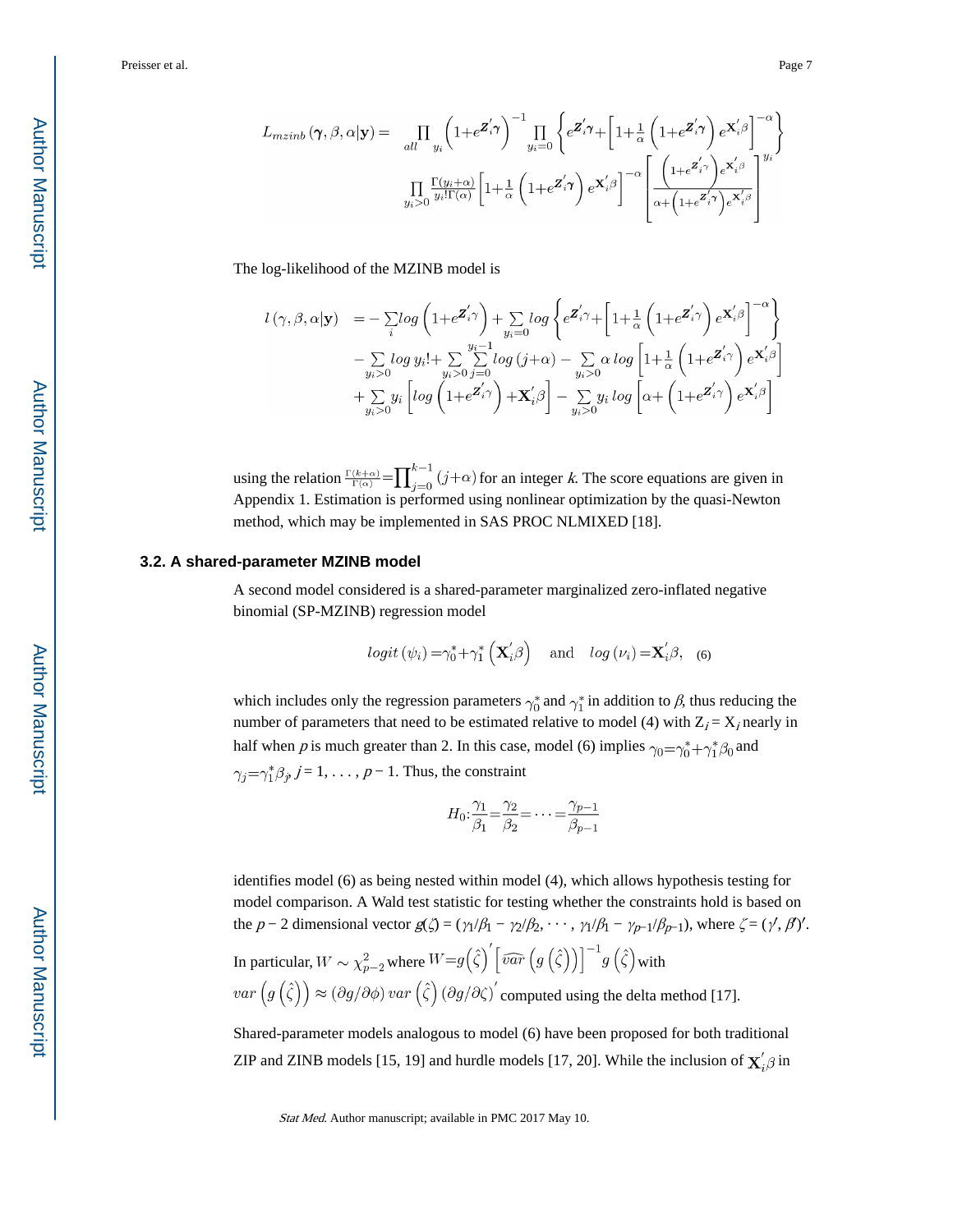both MZINB model parts has its motivation from these other models, SP-MZINB is distinct in both form and purpose. In particular, there is primary interest in  $\beta$  while  $\gamma_0^*$  and  $\gamma_1^*$  are considered to be nuisance parameters much like  $\varphi$  in that they account for the extra-Poisson variation, one source emanating from excess zeros and the other from overdispersion. Nonetheless, interpretations for covariates in the excess zero (logistic) model part are available recognizing that  $\gamma_1^* \beta_j$  assumes the role of  $\gamma_j$  in equation (4). It is not surprising that in practice it is almost always that case that  $\hat{\gamma}_1^* < 0$  because as the overall mean  $v_i$  increases  $\psi_i$ tends to decrease. The same can be said for  $\mu_i$  and  $\psi_i$  in equation (3).

## **4. Simulation Study**

Simulations were performed to examine the finite sample properties of MZINB and other count data regression models in an observational study setting similar to the FMR study. Let  $Y_i$  be the count outcome of interest for the *i*th participant,  $x_{i1}$  a continuous covariate, and  $x_{i2}$ a binary covariate. Also, define  $x_{i3}$  as a rescaled count variable, which is the primary exposure variable of interest. In the fluoride mouthrinse example,  $Y_i$  is  $d_{23}$ fs,  $x_{i1}$  is family income in units of \$10,000,  $x<sub>l</sub>2$  indicates whether a child had sealants placed, and  $x<sub>l</sub>3$  is the number of years of participation divided by three years in a fluoride mouthrinse program. As minimum benefit would be expected from one year of participation, division by three years enables direct estimation of the effect of three years participation that is a typical duration for public health programs designed to reduce childhood caries. Data were generated from the MZINB model

$$
logit (\psi_i) = \gamma_0 + \gamma_1 x_{i1} + \gamma_2 x_{i2} + \gamma_3 x_{i3},
$$
  

$$
log (\nu_i) = \beta_0 + \beta_1 x_{i1} + \beta_2 x_{i2} + \beta_3 x_{i3},
$$

where  $x_{i1}$  is lognormally distributed as  $\ln(x_{i1}) \sim N(1.0, (0.75)^2)$ ,  $x_{i2}$  is dichotomous and generated to be positively associated with  $x_{i1}$  as  $x_{i2} \sim \text{Bernoulli}(p_{x_{i1}})$  where  $p_{x_{i1}} =$  $\exp(\eta_{i1})/[1 + \exp(\eta_{i1})]$  with  $\eta_{i1} = -0.7 + 0.2x_{i1}$ ; and  $x_{i3}$  is  $C/3$  where  $C_i$  is generated as a count that is positively associated with  $x_{i2}$  having a negative binomial distribution with mean  $1.5 + 0.5 * x_{i2}$  and overdisperson parameter  $\varphi_{x3} = 1.0$ . Thus, dependencies are built into the generated variables to approximate correlations in the fluoride mouthrinse data (Table 1). Together with fixed vectors of  $\beta$  and  $\gamma$ , the independent variables were used to define  $\psi_i$  and  $\mu_{i}$ , which were employed to randomly generate excess zeros and negative binomial counts, the latter through  $\mu_i = v_i/(1 - \psi_i)$  and  $\varphi = 1$ . We assume  $\beta_0 = 1.5$ ,  $\beta_1 = -0.1$ ,  $\beta_2 = 0.5$ ,  $\beta_3 =$ −0.2,  $\gamma_0$  = −1,  $\gamma_1$  = 0.3,  $\gamma_2$  = −1.0 and  $\gamma_3$  = 0.1, which are rounded estimates from the model fit to the FMR data; the only exception is that for the evaluation of Type I error for the hypothesis  $H_0: \beta_3 = 0$  versus  $H_0: \beta_3 = 0$ , data were generated assuming  $\beta_3 = 0$ . This model generated counts of which 49% are zeros. Poisson, negative binomial, MZIP and MZINB models were fit to these simulated data using 10,000 simulations for sample sizes of 100, 200, 500 and 1000; each method correctly specified the model for  $v_i$  and used both modelbased and empirical standard errors to evaluate the suggestion by Long et al. (2014) that MZIP with empirical standard errors may perform well even when the true model is MZINB. Convergence rates were 100% for Poisson, negative binomial regression and MZIP,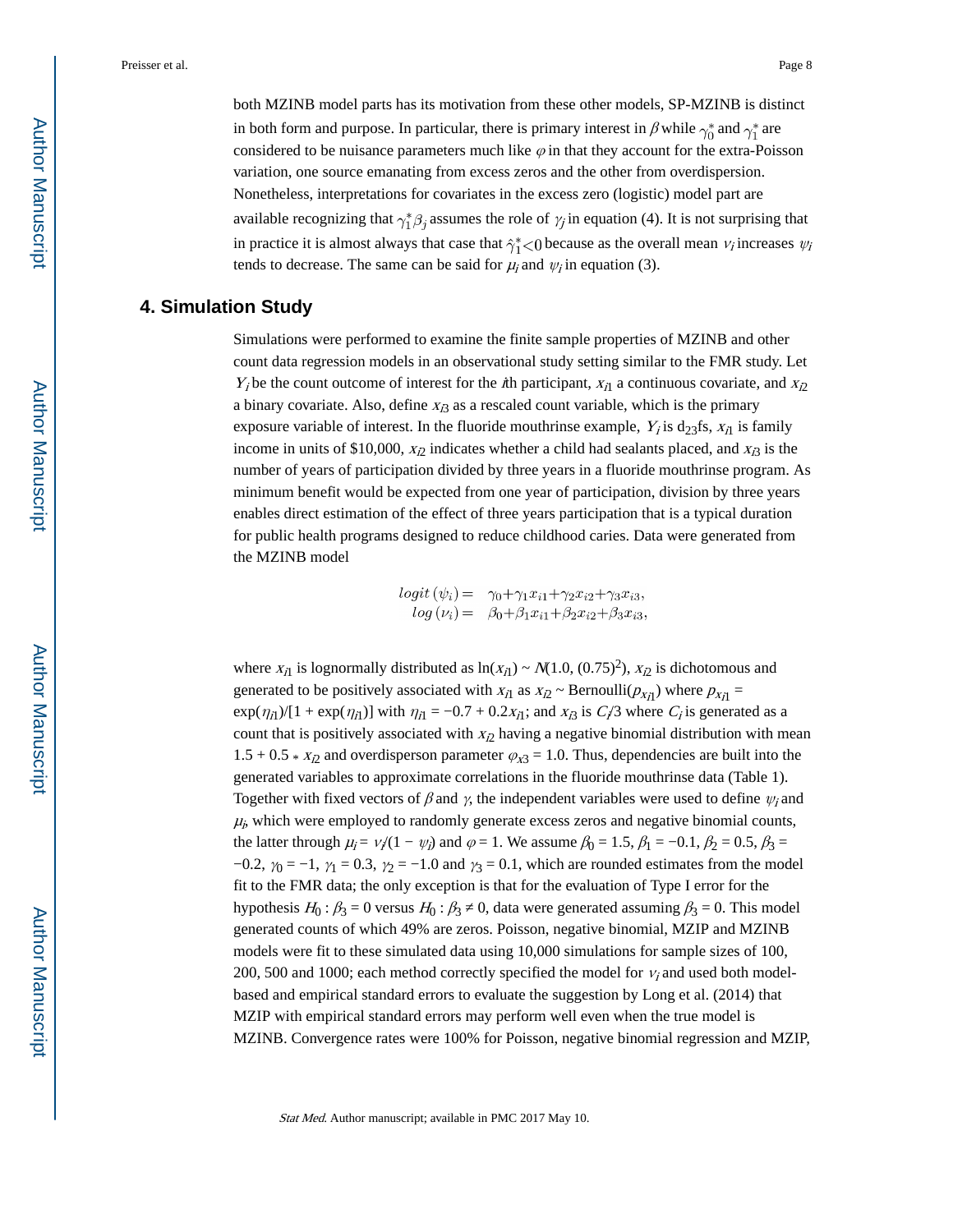and 99.9% or above for MZINB scenarios with  $n \approx 200$ . For  $n = 100$ , MZINB convergence was 98.9% (99.0% when  $\beta_3 = 0$ ).

Table 2 reports the percent relative median bias. In general, MZINB gives the least biased estimates and NB regression gives the most biased estimates. Bias decreases with increasing sample size for all models. The maximum likelihood estimator  $\hat{\beta}_1$  corresponding to the effect on  $E(y_i)$  through the log incidence density ratio for an unit change in the continuous and skewed variate  $x_{i1}$  has the greatest amount of bias, whereas the intercept parameter estimate  $\hat{\beta}_0$  and  $\hat{\beta}_2$  for the binary variate  $x_{i2}$ , have the least amount of bias.

Table 3 shows the coverage probabilities of 95% Wald-type confidence intervals for the marginal mean model parameters based on the four methods with model-based and empirical standard errors. The MZINB model has coverage probabilities near the nominal 0.95 level when model-based standard errors are used, whereas it results in slight undercoverage for  $n = 100$  when empirical standard errors are used. The Poisson and MZIP models with model-based standard errors result in gross undercoverage, whereas the NB model with model-based or empirical standard errors gives particularly poor coverage for the skewed covariate  $x_{i1}$ , and undercoverage, generally. Poisson regression with empirical standard errors gives good coverage for  $x_{i2}$  and  $x_{i3}$  with undercoverage for  $x_{i1}$ . MZIP with empirical standard errors gives coverage that is comparable to MZINB with empirical standard errors. Interestingly, MZIP with empirical standard errors performs better than Poisson regression with empirical standard errors for  $\beta_1$  corresponding to the skewed continuous covariate, but performs worse for  $\beta_2$  and  $\beta_3$  when  $n = 100$  or  $n = 200$ .

Table 4 reports type I errors of two-sided Wald tests at the nominal 0.05 significance level for the primary exposure variable of interest  $x_{\beta}$ . In particular, test size was defined as the proportion of the 10,000 simulation replicates that incorrectly reject  $H_0$ :  $\beta_3 = 0$  in favor of  $H_1: \beta_3$  0. MZINB with model-based standard errors was the best method with respect to maintaining the nominal 0.05 significance level for all four sample sizes. For  $n = 500$  and n = 1000, all four models with empirical standard errors performed acceptably well in addition to negative binomial regression with model-based standard errors. Poisson and MZIP models with model-based standard errors performed very poorly as illustrated by their grossly inflated Type I errors at all sample sizes.

Finally, Table 5 shows the finite sample efficiency of Poisson, NB and MZIP regression relative to the MZINB model. For  $n = 500$  or  $n = 1000$ , all three models are inefficient with respect to MZINB. Interestingly, Poisson regression was more efficient than NB or MZIP regression, generally, and more efficient than MZINB for n=100.

Traditional ZIP and ZINB models are intentionally excluded from the simulation study because  $\beta$  does not exist in these models. In contrast to the "average" treatment effects that could be obtained from ZIP and ZINB from post-modeling calculations [11], components of the marginalized model parameter-vector  $\beta$  are exposure effects that are homogeneous across the levels of the other covariates in the model. The distinctive role of MZINB relative to ZINB is illustrated in the next section with emphasis on interpretations of exposure and treatment effects in the evaluation of a school-based fluoride mouthrinse program.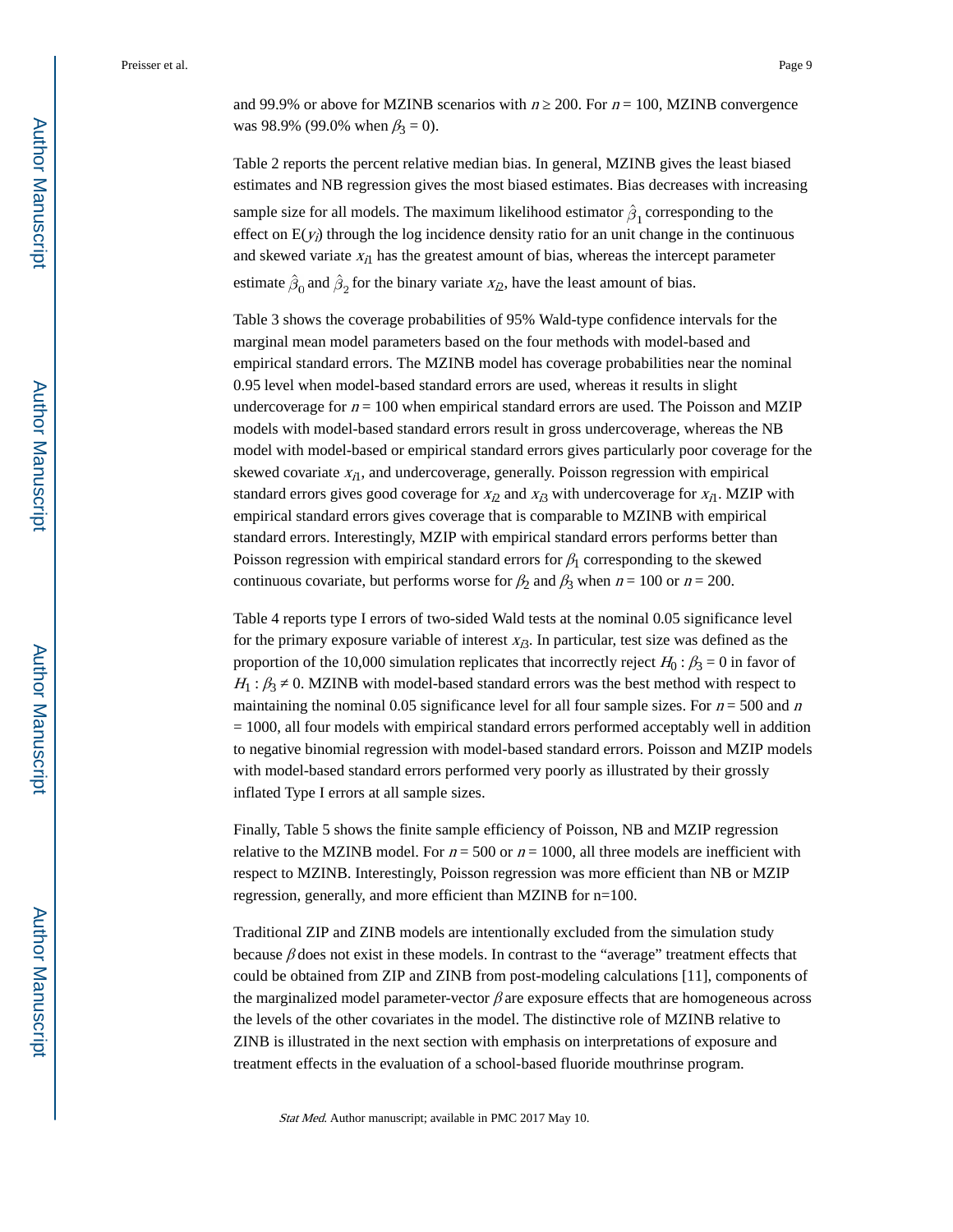#### **5. Application to a School-based Fluoride Mouthrinse Program**

Several models for count outcomes are applied to the dental caries data from the FMR study. The data on  $n = 677$  children were previously analyzed by Divaris, Rozier and King [9]; the sample size of 1363 children reported in their Table 2 was before those with missing covariate data were excluded. The main exposure variable is the parent report of years of participation in the FMR program that, prior to rescaling, ranges from 0 to 6 years with a mean of 1.04 years. As noted in the introduction, the outcome is  $d_{23}$ fs, the number of decayed and filled tooth surfaces among primary teeth (Figure 1). The independent variables vector is  $\mathbf{X}'_i=(x_{i1},\ldots,x_{i11})'$  where  $x_{i1}$  is family income (in units of \$10,000);  $x_{i2}$  is whether child had sealants placed (1=yes, 0=no);  $x_{i3}$  is the number of FMR years divided by 3;  $x_{i4}$ ,  $x_{i5}$  and  $x_{i6}$  are the linear, quadratic and cubic effects, respectively, for child's age, meancentered at 8.35 years;  $x_{i7}$  is dental home established (1=yes vs. 0=no);  $x_{i8}$  is 1 if child needed dental care but could not get it and 0 otherwise;  $x_{\phi}$  is 0 if brushes less than once a day, 1 if once a day, and 2 if twice or more a day; and  $x_{i10}$  and  $x_{i11}$  are indicator variables for African American and other race, respectively, with whites as the reference.

In order to emphasize differences in model interpretation, the traditional ZINB model in

equation (3) is initially considered, where  $Z'_i = X'_i$  for the *i*-th child. Results obtained from Proc GENMOD in SAS v. 9.3 using the "dist=ZINB" option on the model statement are shown in Table 6. The estimated IDR comparing three years to zero years of participation in

the FMR program for the 'at-risk' class of children is  $exp(\hat{\lambda}_3)$  or  $exp(-0.077) = 0.926$ , with 95% CI (0.696, 1.232). Thus, with the other covariates held fixed, the mean caries index  $\mu_i$ for a child in the 'at-risk' class participating for three years in the FMR program is approximately 92% the mean caries index for a child in the 'at-risk' class not participating in the FMR program. As the confidence interval contains 1.0, the result is not statistically significant at the 0.05 significance level.

Next, the MZINB model with  $Z'_i = X'_i$  and the form shown in equation (4) is fitted in order to model the marginal mean caries index  $v_i$  directly with  $\beta_j$  being the overall log incidence density ratio for the *j*-th factor,  $j = 1, \ldots, 11$ . From the results in Table 6, the estimated IDR comparing three years to zero years of participation in the FMR program for the overall

population of children is  $exp(\hat{\beta}_3)$  or  $exp(-0.113) = 0.89$  with 95% CI (0.63, 1.15). Thus, all other covariates fixed, the mean caries index  $v_i$  for a child in the *overall* population with three years participation in the FMR program is approximately 89% of the mean caries index of a child with zero years participation. However, there are no statistically significant treatment differences since the IDR is not significantly different than 1.

The last model considered is the shared-parameter marginalized zero-inflated negative binomial (SP-MZINB) regression model in equation (6). Excepting the polynomial terms for age, the mean model parameter estimates have the opposite sign of their excess zero model counterparts for all eight covariates in both the ZINB and MZINB models. More importantly, results in Table 6 for SP-MZINB show that the IDR in the mixture population for the *overall* effect of three additional years of participation in the FMR program ( $\exp(\beta_3)$ )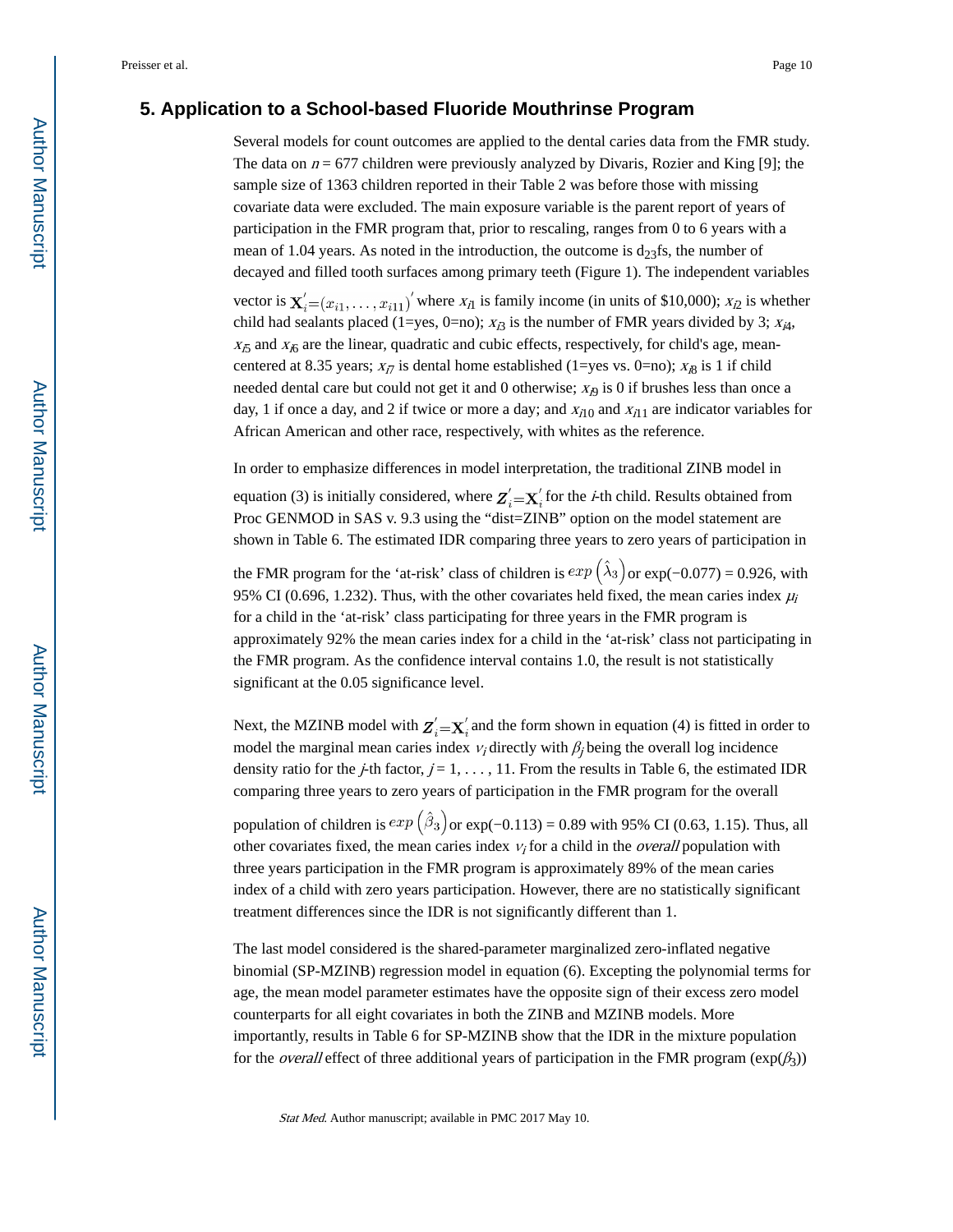is estimated as  $\exp(-0.093) = 0.91$  with 95% CI (0.70, 1.12). The SAS Proc NLMIXED code that produced these results is given in Appendix 2.

The smallest AIC among the models in Table 6 is for the SP-MZINB model indicating that it provides the best fit. Furthermore,  $W = 7.2$  with 10 degrees of freedom is not statistically significant  $(p=0.71)$  supporting the goodness-of-fit of SP-MZINB. Although not shown, the corresponding (one-part) negative binomial regression model with −2logLik = 2922.9 and AIC=2972.9 had poorer fit than that of each of the models reported in Table 6. Note that

standard errors for the  $\hat{\beta}_j$ ,  $j = 1, \ldots, 11$ , are smallest for the SP-MZINB model illustrating that variance reduction may be achieved through use of a parsimonious model. However, the overall effect of FMR participation is also the smallest for this model, and correspondingly its p-value for FMR is not the smallest among the models considered. Finally, the MZINB model has a slightly smaller AIC than ZINB, while having similar model complexity as they have the same number of parameters.

#### **6. Conclusion**

The marginalized zero-inflated negative binomial regression model proposed in this article for count data exhibiting overdispersion and having many zeros directly models the marginal mean of a mixture of two discrete distributions, one consisting of negative binomial counts and the other of structural zeros. This model formulation offers meaningful statements about an exposure effect on an entire population in contrast to the traditional ZINB model whose regression parameters have interpretations for unobservable latent classes. Whereas an average effect of an exposure in a population can be determined with additional computations following the fit of a traditional ZINB model, MZINB provides direct estimates of a homogeneous exposure effect that does not require post-modeling computations. Indeed, the marginal exposure effects of MZINB are given by log incidence density ratios that have the same interpretations as in negative binomial or Poisson regression. The logistic model part for excess zeros in MZINB is of secondary interest as its role is to provide adjustment for extra-negative binomial variation due to excess zeros.

In simulations reported in section 4, the correctly specified MZINB model had excellent finite sample performance as did MZIP with empirical standard errors. Surprisingly, Poisson regression with empirical standard errors performed almost as well. In particular, our simulation results for a binary covariate  $(x<sub>i</sub>)$  were in basic agreement with simulation results reported in a technical report ([18]) that demonstrated that Poisson regression with empirical standard errors may have good finite sample properties for categorical covariates even when the true model is MZINB. However, for a skewed covariate generated from a lognormal distribution  $(x_{i1})$ , Poisson regression with empirical standard errors resulted in biased regression coefficients and undercoverage of nominal 95% confidence intervals. Similarly, in a simulation study reported elsewhere that generated counts from an MZIP model, the MZIP model produced less biased regression parameter estimates and confidence interval coverage closer to the nominal level than Poisson regression with empirical standard errors for a log-normally distributed covariate [12].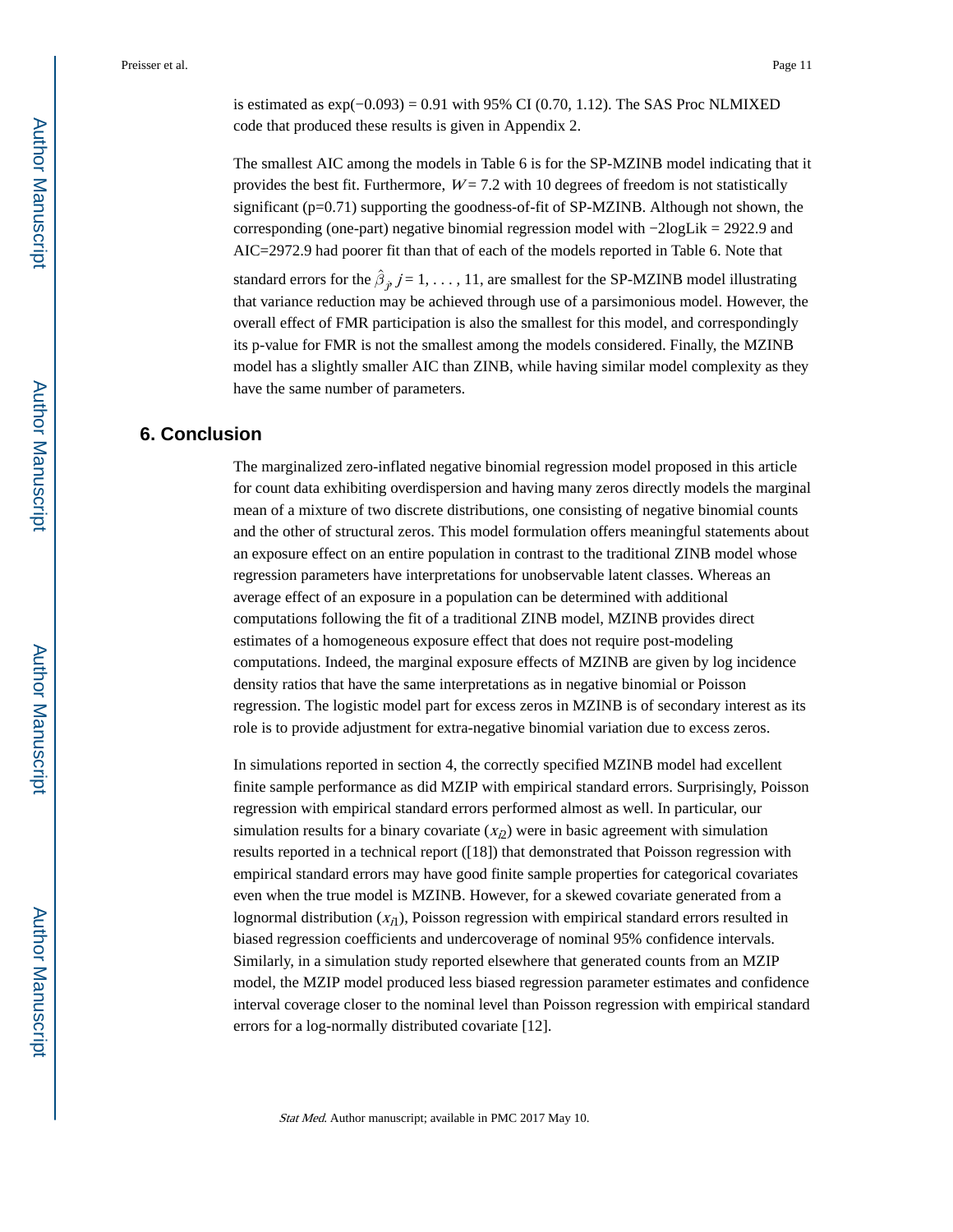The ZINB model was not considered in the simulation study of section 4 because (1) the estimand  $\beta_3$  in the MZINB model, which is a homogeneous exposure effect of the FMR program across all possible combinations of levels of covariates, does not exist in the ZINB model; and (2) the exposure  $x_{i3}$  is a scaled count variable so that defining an 'average' effect is not straightforward. Unlike for a binary exposure, a measure of 'average' effect obtained for a count or continuous exposure from post-ZINB modeling computations depends on the choice of the two levels to be compared, i.e., the 'average' IDR comparing k versus  $k + 1$ years of participation in the FMR program depends on k. In the supplemental file to Long et al. (2014), a simulation study involving a binary exposure and a skewed (lognormal) covariate compared MZIP to two ZIP-based estimators of 'average' effect. The study found that the ZIP estimators including the average predicted value method ([11]) resulted in increased absolute bias, undercoverage of 95% confidence intervals and inflated Type I error of the homogeneous exposure effect relative to the correctly specified MZIP model for  $n =$ 1000. When the covariate was binary there was little difference in model performance between MZIP and ZIP methods.

Notwithstanding the distinct interpretations of the FMR program effect based on the IDR for the 'at-risk' class and the IDR for the overall population, there was little difference in their respective estimates of 0.93 from the traditional ZINB model and 0.89 from the MZINB model in section 5. The reason for their similar values is because the effect of FMR program on excess zeros ( $\gamma_3$ ) in either ZINB or MZINB models was small relative to the effects of other covariates on excess zeros (Table 6). This claim may be supported by defining the IDR for the at-risk class for the *i*-th individual as a function of the MZINB model parameters. Using the simulation set-up in section 4 for simplicity and noting that  $\mu_i = v_i/(1 - \psi_i)$ , one can write

$$
\mu_i = [1 + exp(\gamma_1 + \gamma_1 x_{i1} + \gamma_2 x_{i2} + \gamma_3 x_{i3})] exp(\beta_0 + \beta_1 x_{i1} + \beta_1 x_{i2} + \beta_1 x_{i3}).
$$

Letting  $s_i = 1$  indicate the at-risk class, the IDR corresponding to the FMR program effect for the at-risk class is

$$
\frac{E(Y_i|s_i=1, x_{i1}, x_{i2}, x_{i3}=1)}{E(Y_i|s_i=1, x_{i1}, x_{i2}, x_{i3}=0)} = e^{\beta_3} \frac{\left[1 + \exp\left(\gamma_1 + \gamma_1 x_{i1} + \gamma_2 x_{i2} + \gamma_3\right)\right]}{\left[1 + \exp\left(\gamma_1 + \gamma_1 x_{i1} + \gamma_2 x_{i2}\right)\right]} = e^{\beta_3} \frac{\left[1 + \exp\left(-1 + 0.3 x_{i1} - x_{i2} + \gamma_3\right)\right]}{\left[1 + \exp\left(-1 + 0.3 x_{i1} - x_{i2}\right)\right]}
$$

where the last expression is based on inserting excess zero model parameter values from section 4. The average IDR for the at-risk class can then be approximated by inserting the mean simulation values  $E(x_{i1}) = \exp(1.0 + (0.75)^{2}/2) = 3.6$  for  $x_{i1}$  and  $E(x_{i2}|x_{i1} = 3.6) = 0.50$ for  $x_{i2}$ , reducing the last expression above to  $e^{i\beta}$ [1 + exp(-0.42 +  $\gamma$ <sub>3</sub>)]/1.657. It follows that when  $\gamma_3 = 0.1$  as in the simulation study, the IDR for the at-risk is 0.854 compared to the overall IDR of  $e^{\beta}$ 3 = 0.818. If  $\gamma_3$  had equaled 0 instead of 0.1, the last fraction in the above equation would have equaled one and  $e^{\beta_3}$  would have represented both at-risk class and overall IDRs. In contrast, when  $\gamma_3$  equals the relatively large values of 0.5 or 1.0, the IDR for the at-risk class becomes 1.031 or 1.379, respectively, which are much different from the overall IDR. Therefore, considering that the simulation design in section 4 was based on the application in section 5 that had a small value for  $\gamma_3$ , the estimated IDR for the at-risk class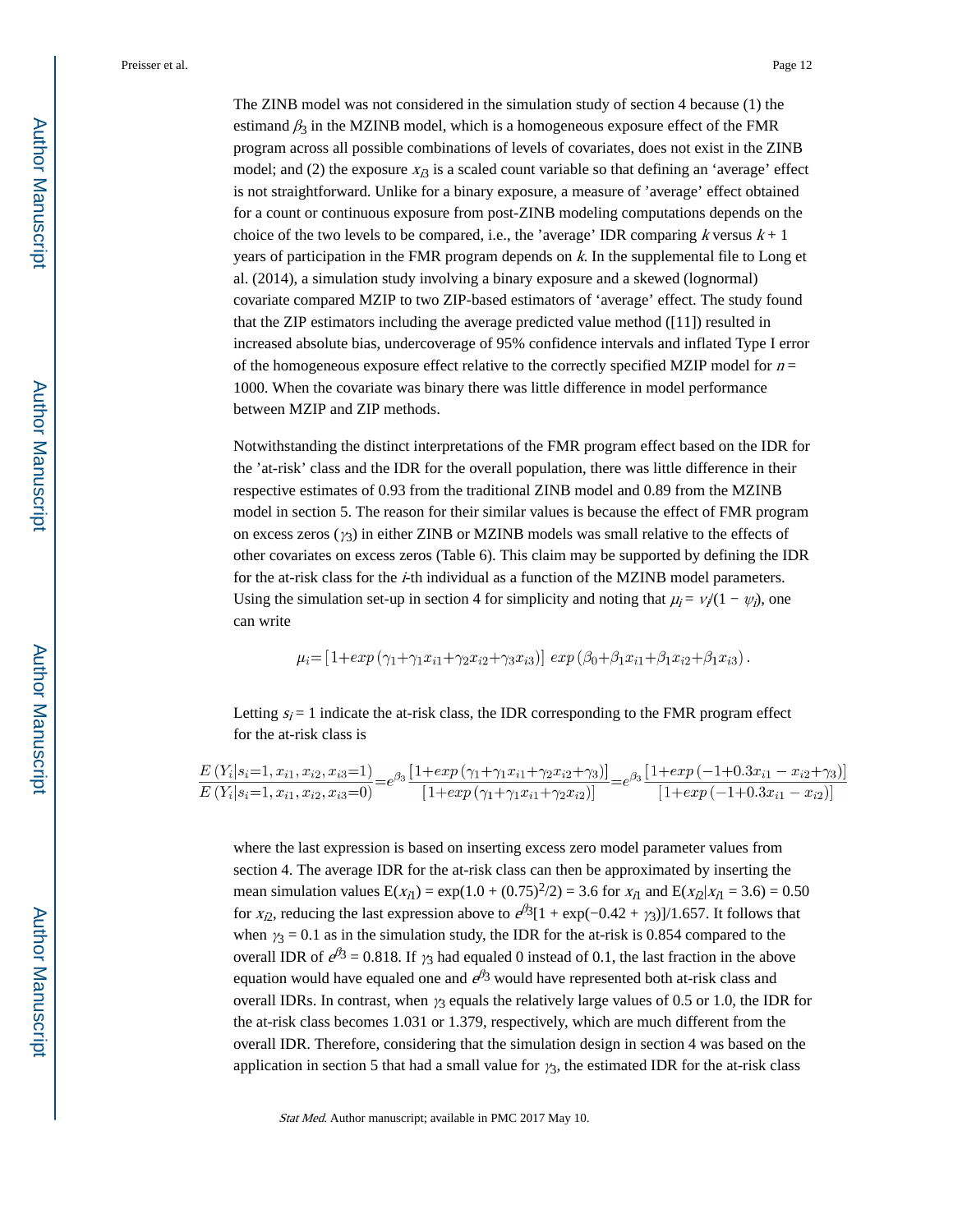based on the traditional ZINB would have been similar to the IDR for the overall effect had the traditional ZINB model been included in the simulation study.

Future study could address the properties of estimators of overall exposure effects in the SP-MZINB model, which were not studied in the simulations nor in the asymptotic efficiency calculations in this article. Shared-parameter models for count outcomes, including those for traditional zero-inflated and hurdle models [15, 19, 20], have two advantages. First, by having fewer parameters to estimate, their use may circumvent computational problems of fitting distinct-parameter models. Second, shared-parameter count models often result in more efficient estimation than distinct-parameter models for the exposure effects, as demonstrated for a zero-altered negative binomial (hurdle) model [17]. As the SP-MZINB model is a reduced model relative to the distinct-parameter MZINB, it is expected to be more efficient when it holds. The smaller standard errors observed for the SP-MZINB compared to the MZINB for the FMR study reported in Table 6 are consistent with this conjecture.

In addition to the simulation results, goodness-of-fit considerations supported use of the SP-MZINB model in an application examining the effectiveness of a school-based fluoride mouthrinse program in children grades 1 through 5. These were retrospectively gathered observational data from a sample survey of schoolchildren carried out in North Carolina in 2003-2004 whereby children participated in an FMR program from between 0 and 6 years. Because the classroom or school to which a child belongs can change frequently, assignment of the child to a cluster for the purposes of conducting a multilevel statistical analysis was not straightforward and was not undertaken in the data analysis in this article. Where cluster membership can reasonably be assigned, marginalized zero-inflated count regression models can be extended to include random effects, as recently demonstrated for the MZIP model in a longitudinal data analysis of a motivational interviewing-based safer sex intervention [21]. An MZINB model with random effects could be useful in a cluster trial for caries prevention where failure to adjust for clustering may inflate the Type I error of tests for the intervention effect possibly resulting in spurious findings of significance [22].

Despite the increasing popularity of the ZINB model in health-related fields, the idea of latent class effects can be troublesome for many investigators to communicate, often yielding misleading or incorrect statements. For example, many dental caries researchers have interpreted the negative binomial regression parameters of the ZINB model with respect to the overall caries incidence, rather than the correct model-based interpretation relating to caries incidence within the presumed at-risk population [5]. This pattern of misinterpretation suggests that investigators when genuinely interested in marginal inference for count data may choose ZINB models simply because of goodness-of-fit considerations for data with many zeros. Unless post-modeling calculations are performed to obtain exposure effects on the marginal mean count, the research analyst may unwittingly alter the target of inference. Use of the MZINB model maintains the marginal mean as the target of inference through direct modeling while accounting for excess zeros.

Generally, the research goal should guide the identification of a class of models that can address the question of interest; only when considering competing models within the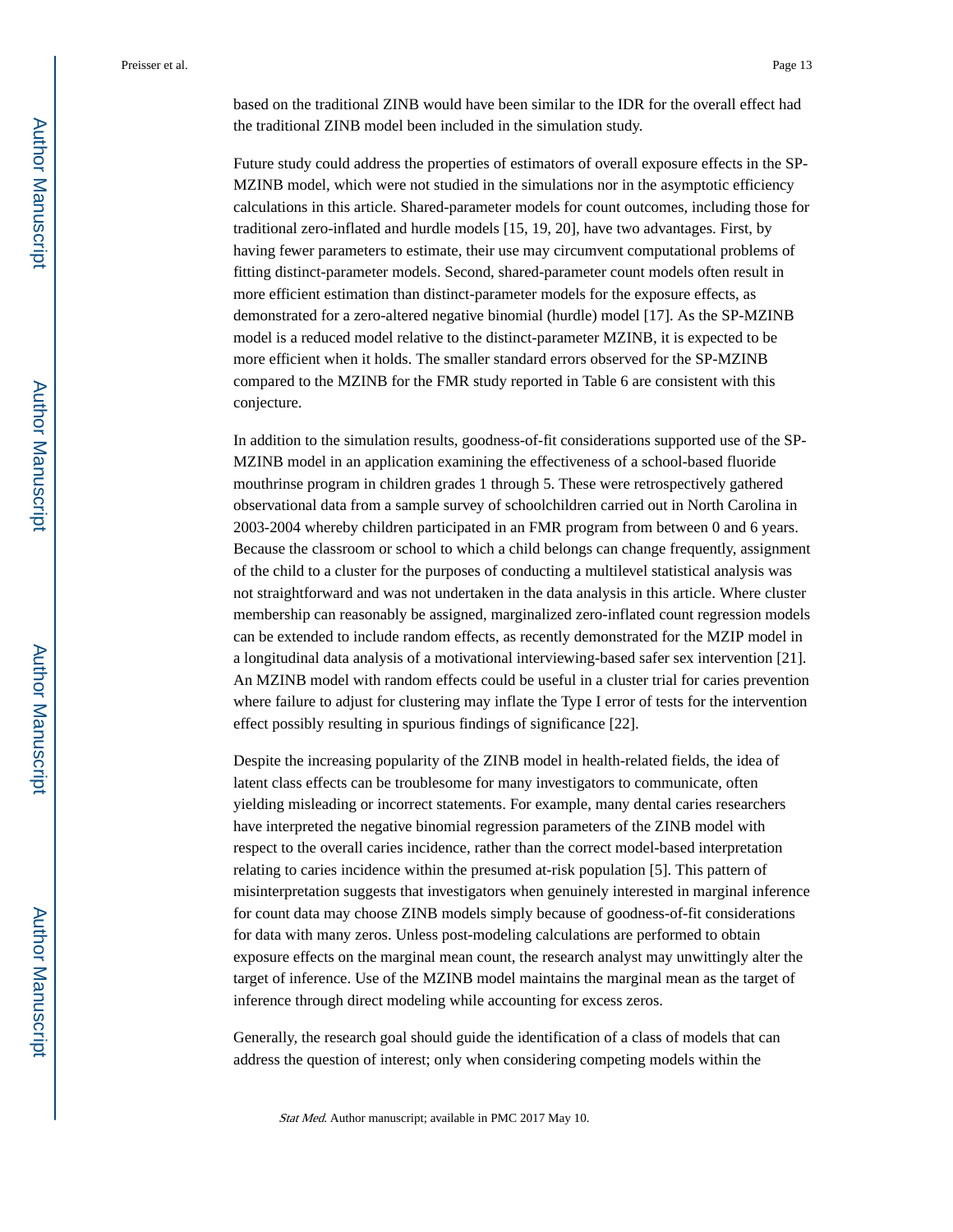identified class should goodness-of-fit considerations prevail. This approach to model selection based on collaboration between investigators and biostatistical scientists discourages purely empirical model fitting. Indeed, such exercises often reveal ZINB, MZINB, and negative binomial hurdle models of comparable complexity to have similar goodness-of-fit statistics as was the case in the FMR study [8]. The MZINB model belongs to a different model class than the traditional ZINB model and so choosing between them should be based on the research question. Future research could extend the MZINB model to include random effects, incorporate sampling weights, handle missing covariates or develop inferential methods for marginal mean regression models based on other finite mixture distributions.

#### **Acknowledgement**

The authors thank R. Gary Rozier, Department of Health Policy and Management, University of North Carolina, for providing the dental caries data. The original study of the fluoride mouthrinse program was supported by a grant from the Centers for Disease Control and Prevention U48/CCU415769. John Preisser acknowledges partial support from NC TraCS NIH UL1 TR001111-01. D. Leann Long acknowledges partial support from grant U54GM104942. Kimon Divaris acknowledges partial support from NIH grant U01DE025046. Part of this work was done while Kalyan Das was Pranab K. Sen Distinguished Visiting Professor in the Department of Biostatistics, University of North Carolina in 2013.

#### **7. Appendix**

## **Appendix 1. Score equations for the marginalized zero-inflated negative binomial model**

The MZINB model score equations are obtained by differentiating the log likelihood in

section 3 with respect to the model parameters ( $\gamma$ ,  $\beta$ ,  $\alpha$ ). Noting that  $\mu_i = e^{X'_i \beta} \left(1 + e^{Z'_i \gamma}\right)$  and defining  $\theta_i = a/(a + \mu_i)$ , the score equations are:

$$
\frac{\partial l}{\partial \beta} = \sum_{i} \left\{ I(y_i > 0) \left[ y_i - \mu_i \left( \frac{\alpha + y_i}{\alpha + \mu_i} \right) \right] - I(y_i = 0) \frac{\theta_i^{\alpha + 1} \mu_i}{\epsilon^2 i \gamma + \theta_i^{\alpha}} \right\} X_i'
$$
\n
$$
\frac{\partial l}{\partial \alpha} = \sum_{i} \left\{ I(y_i = 0) \left[ \frac{\theta_i^{\alpha} (1 - \theta_i + \ln \theta_i)}{\epsilon^2 i \gamma + \theta_i^{\alpha}} \right] + I(y_i > 0) \left[ \ln \theta_i - \frac{y_i - \mu_i}{\alpha + \mu_i} + \sum_{j=0}^{y_i - 1} \frac{1}{j + \alpha} \right] \right\}
$$
\n
$$
\frac{\partial l}{\partial \gamma} = \sum_{i} \left[ (y_i - 1) + I(y_i = 0) \left\{ \frac{1 + \epsilon^2 i \gamma - \mu_i \theta_i^{\alpha + 1}}{\epsilon^2 i \gamma + \theta_i^{\alpha}} \right\} - I(y_i > 0) \mu_i \left( \frac{\alpha + y_i}{\alpha + \mu_i} \right) \right] \psi_i Z_i'
$$

The model-based asymptotic covariance estimator of  $\hat{\zeta}$  where  $\zeta = (\gamma, \beta, \alpha)'$  is computed as the inverse of the Fisher information matrix  $I(\zeta) = -E(\zeta^2)/\zeta(\zeta)$ .

## **Appendix 2. SAS code for the shared-parameter marginalized zero-inflated negative binomial model**

The following SAS code is used to fit the SP-MZINB model to the mouthrinse program data using model-based standard errors. The "parms" statement is used to specify starting values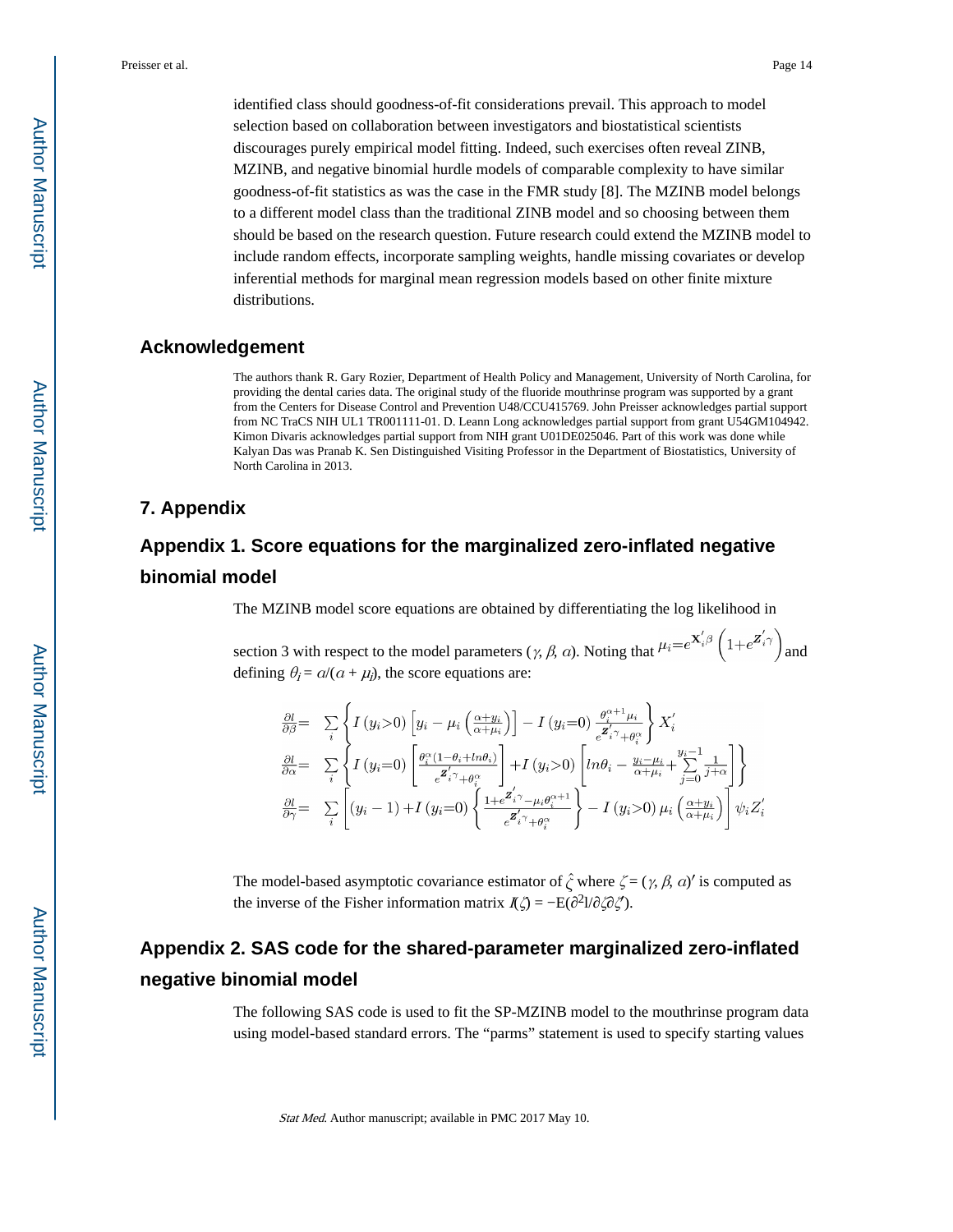for the parameters b0, ..., b11, which are the components of  $\beta$ ; estimates for  $\beta$  and  $\varphi$  from the negative binomial regression model are used as initial estimates.

```
proc nlmixed data= fmr /* empirical */ititle "MZINB shared-parameters model";
parms gamma0=0.5 gamma1=−0.5 phi=1
b0= 1.72 b1=−0.17 b2=0.65 b3=−0.15 b4=−0.01 b5=−0.04 b6=−0.02
b7= 0.46 b8= 0.46 b9=−0.19 b10=−0.37 b11=0.51;
nu = exp(b0+b1*income10+b2*sealants+b3*Imryears3+b4*age_c+b5*age2_c+b6*age3_c+
b7*dhome+b8*noaccess+b9*brushing+b10*race_black+b11*race_other /* + c1 */);
\text{1}inpinfl = gamma0 + gamma1*(log(nu));
>psi = 1/(1+exp(-linpinfl));
>mu = nu/(1-psi);
>alpha = 1/phi;
>theta = 1/(1+(mu/a1pha));
>if dfsd=0 then loglike =log(psi + (1-psi)*(theta**alpha));
>else loglike = log(1-psi) + lgamma(dfsd+alpha) - lgamma(alpha)
>+ dfsd*log(1-theta)+alpha*log(theta) - lgamma(dfsd+1);
>model dfsd \tilde{ } general(loglike);
>\!\!/\ast random cl ^normal(0,0) SUBJECT=id; */
>estimate 'fmr years: d23fs density ratio for three additional years' 
exp(b3);
run;
```
Note that "/\*" and "\*/" are used in combination for comments or, in this case, to de-activate code. Removing all instances of "/\*" and "\*/" will provide results based on empirical standard errors. For computation of empirical standard errors invoked with the "empirical" option, SAS Proc NLMIXED (version 9.3 or 9.4) requires specification of a **random**  statement. However, empirical standard errors for the independent count data models considered in this article are obtained using the "trick" of specifying a random subject-level intercept with zero variance; it is necessary to define a subject level variable ("id") in the dataset **fmr** even though there is only one observation per subject.

#### **References**

- 1. Grainger RM, Reid DBW. Distribution of dental caries in children. Journal of Dental Research. 1954; 33:613–623. [PubMed: 13201694]
- 2. Bohning D, Dietz E, Schlattmann P, Mendonca L, Kirchner U. The zero-inflated Poisson model and the decayed, missing and filled teeth index in dental epidemiology. Journal of the Royal Statistical Society, Series A (Statistics in Society). 1999; 162:195–209.
- 3. Lewsey J, Thomson W. The utility of the zero-inflated Poisson and zero-inflated negative binomial models: a case study of cross-sectional and longitudinal DMF data examining the effect of socioeconomic status. Community Dentistry and Oral Epidemiology. 2004; 32:183–189. [PubMed: 15151688]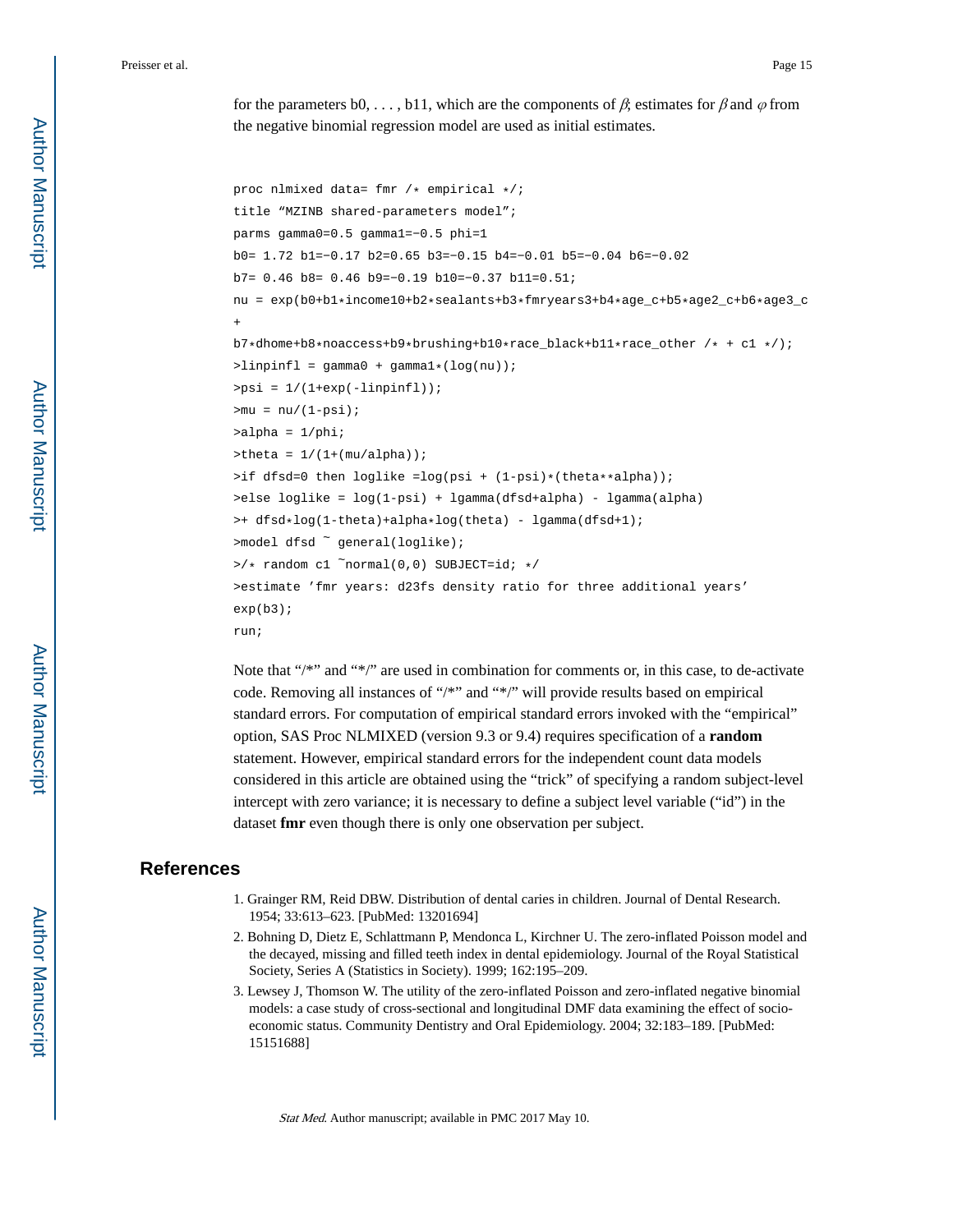- 4. Mwalili SM, Lesaffre E, Declerck D. The zero-inflated negative binomial regression model with correction for misclassification: an example in caries research. Statistical Methods in Medical Research. 2008; 17:123–139. [PubMed: 17698937]
- 5. Preisser JS, Stamm JW, Long DL, Kincade M. Review and recommendations for zero-inflated count regression modeling of dental caries indices in epidemiological studies. Caries Research. 2012; 46:413–423. [PubMed: 22710271]
- 6. Francois M, Peter C, Gordon F. Dealing with excess of zeros in the statistical analysis of magnetic resonance imaging lesion count in multiple sclerosis. Pharmaceutical Statistics. 2012; 11:417–424. [PubMed: 22888087]
- 7. Lawal BH. Zero-inflated count regression models with applications to some examples. Quality & Quantity. 2012; 46:19–38.
- 8. Rose CE, Martin SW, Wannemuehler KA, Plikaytis BD. On the use of zero-inflated and hurdle models for modeling vaccine adverse event count data. Journal of Biopharmaceutical Statistics. 2006; 16:463–481. [PubMed: 16892908]
- 9. Divaris K, Rozier RG, King RS. Effectiveness of a school-based fluoride mouthrinse program. Journal of Dental Research. 2012; 91:282–287. [PubMed: 22202124]
- 10. Klein H, Palmer CE, Knutson JW. Studies on dental caries: I. Dental status and dental needs of elementary school children. Public Health Reports. 1938; 53:751–765.
- 11. Albert J, Wang W, Nelson S. Estimating overall exposure effects for zero-inflated regression models with application to dental caries. Statistical Methods in Medical Research. 2014; 23:257– 278. [PubMed: 21908419]
- 12. Long DL, Preisser JS, Herring AH, Golin CE. A marginalized zero-inflated Poisson regression model with overall exposure effects. Statistics in Medicine. 2014; 33:5151–5165. [PubMed: 25220537]
- 13. Heagerty PJ. Marginally specified logistic-normal models for longitudinal binary data. Biometrics. 1999; 55:688–698. [PubMed: 11314994]
- 14. Lee K, Joo Y, Song JJ, Harper DW. Analysis of zero-inflated clustered count data: a marginalized model approach. Computational Statistics and Data Analysis. 2011; 55:824–837.
- 15. Lambert D. Zero-inflated Poisson regression, with an application to defects in manufacturing. Technometrics. 1992; 34:114.
- 16. Mullahy J. Specification and testing of some modified count data models. Journal of Econometrics. 1986; 33:341–365.
- 17. Preisser JS, Das K, Benecha H, Stamm JW. Logistic regression for dichotomized counts. Statistical Methods in Medical Research. (published online May 26, 2014). DOI: 10.1177/0962280214536893.
- 18. Preisser JS, Das K, Long DL, Stamm JW. A marginalized zero-inflated negative binomial regression model with overall exposure effects. The University of North Carolina at Chapel Hill Department of Biostatistics Technical Report Series. 2014; 43 Working Paper [http://](http://biostats.bepress.com/uncbiostat/papers/art43) [biostats.bepress.com/uncbiostat/papers/art43.](http://biostats.bepress.com/uncbiostat/papers/art43)
- 19. Heilbron D. Zero-altered and other regression models for count data with added zeros. Biometrical Journal. 1994; 36:531–547.
- 20. Min Y, Agresti A. Random effects models for repeated measures of zero-inflated count data. Statistical Modelling. 2005; 5:1–19.
- 21. Long DL, Preisser JS, Herring AH, Golin CE. A Marginalized Zero-Inflated Poisson Regression Model with Random Effects. Journal of the Royal Statistical Society, Series C (Applied Statistics). (published online April 30, 2015). DOI: 10.1111/rssc.12104.
- 22. Burnside G, Pine CM, Williamson PR. Statistical aspects of design and analysis of clinical trials for the prevention of caries. Caries Research. 2006; 40:360–365. [PubMed: 16946602]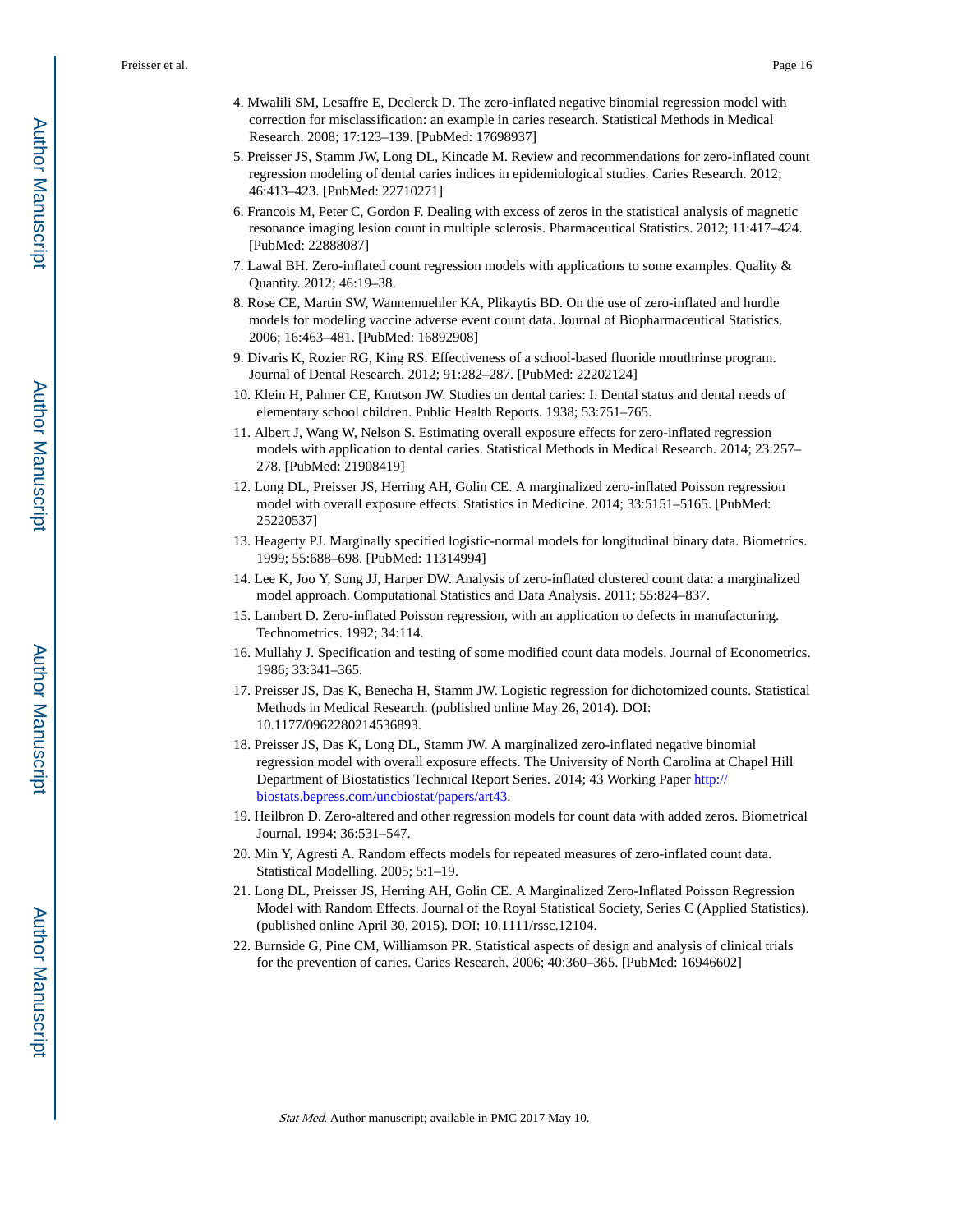

#### **Figure 1.**

Distribution of  $d_{23}$ fs for 677 children grades 1 to 5 participating a school-based fluoride mouthrinse program. The bar at the label of '20' on the x-axis represents 31 children (4.6%) with  $d_{23}$ fs ranging from 20 to 41.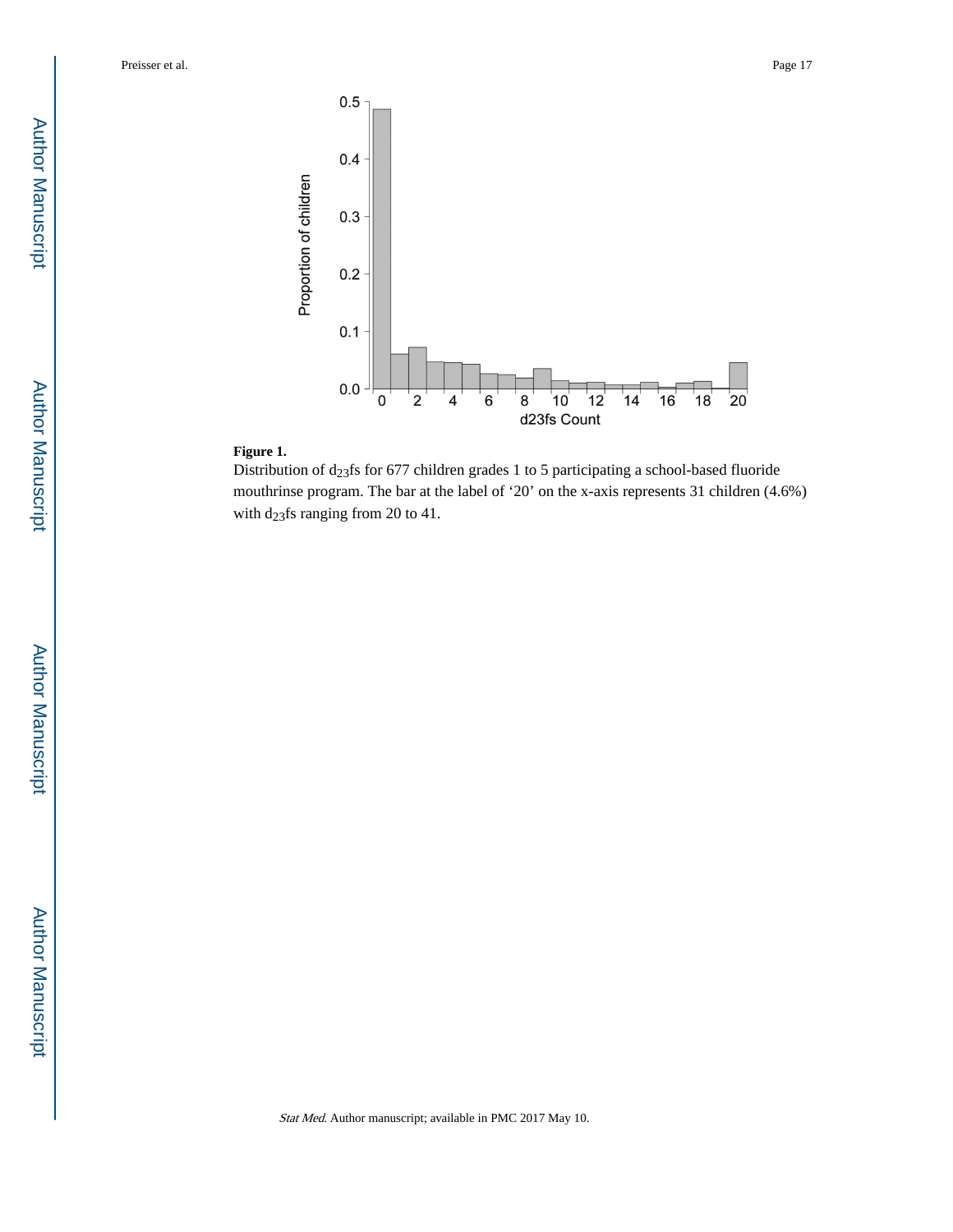#### **Table 1**

Descriptive statistics of simulated variables and variables observed in the school-based mouth rinse program.

| Simulated data' |      |      | Pearson correlations <sup>††</sup> |                |                 | Observed data $(n=677)$ |                              |      |      |
|-----------------|------|------|------------------------------------|----------------|-----------------|-------------------------|------------------------------|------|------|
| variable        | mean | sd   | v                                  | x <sub>1</sub> | x <sub>2</sub>  | $x_{3}$                 | variable                     | mean | sd   |
| У               | 3.80 | 6.36 |                                    |                |                 | $-0.10$ $0.18$ $-0.03$  | $d_{23}$ fs                  | 4.03 | 6.65 |
| $X_1$           | 3.60 | 3.13 | $-0.11$                            | $\overline{1}$ |                 | $0.17 -0.01$            | income                       | 3.82 | 2.11 |
| X <sub>2</sub>  | 0.50 | 0.50 | 0.11                               | 0.24           | -1              | 0.13                    | sealant                      | 0.48 | 0.50 |
| $X_3$           | 0.58 | 0.74 | $-0.07$                            | 0.03           | $0.11 \qquad 1$ |                         | $(fmr \text{ years})/3$ 0.35 |      | 0.49 |

The upper triangular matrix contains correlations from the FMR study.

 $\dot{\mathcal{T}}$ Based on 10 million (10,000 replications of n=1000) generated observations.

 $\ddot{\mathcal{T}}$ .<br>The lower triangular matrix entries contain correlations from simulated data.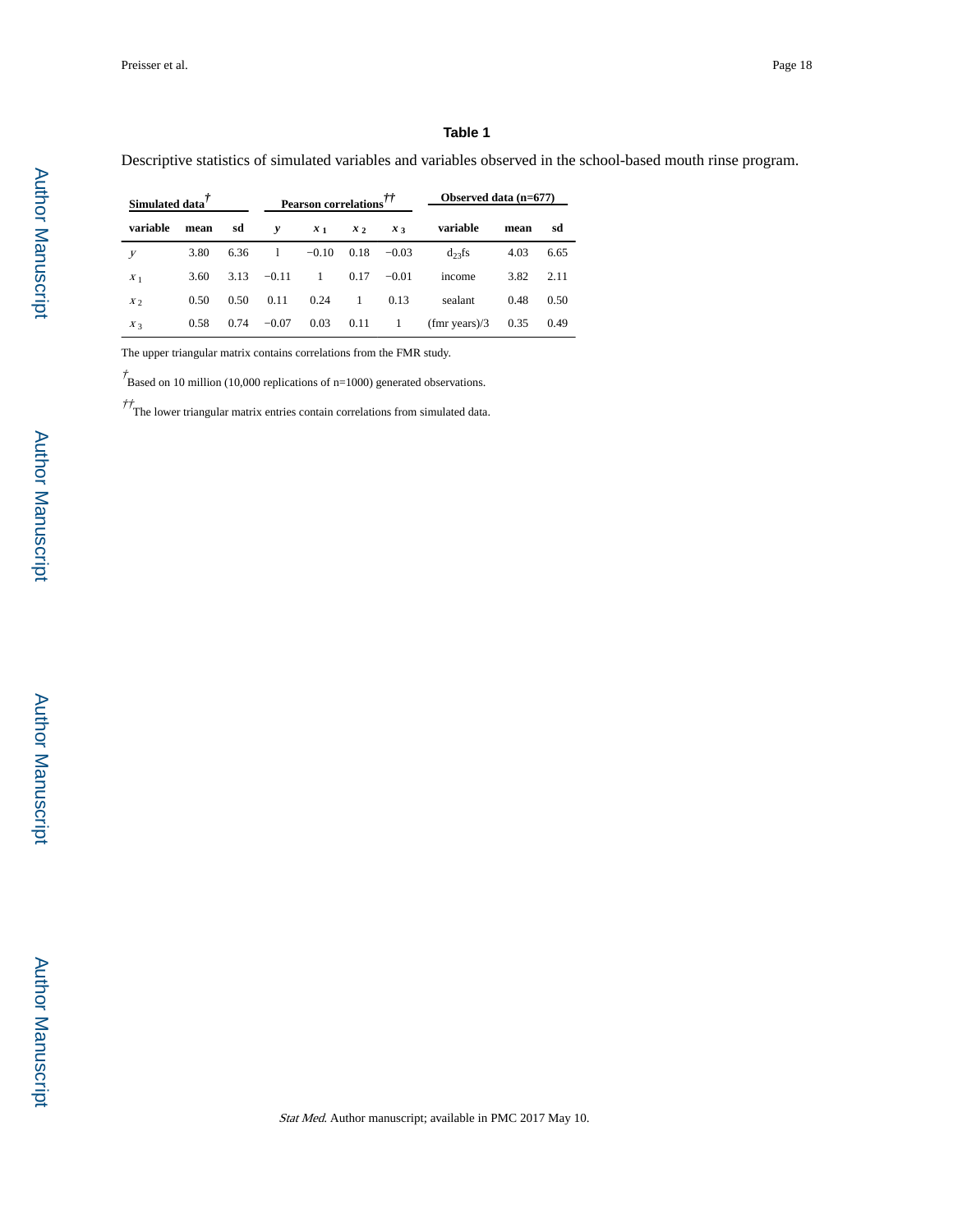Percent relative median bias<sup> $\vec{t}$ </sup> of estimated regression coefficients in the marginal mean model.

| <b>Parameter</b> | $\mathbf n$ | <b>Poisson</b> | NB    | <b>MZIP</b> | <b>MZINB</b> |
|------------------|-------------|----------------|-------|-------------|--------------|
| $\beta_0$        | 100         | 1.97           | 8.27  | 1.73        | $-0.29$      |
|                  | 200         | 1.34           | 5.93  | 1.64        | $-0.10$      |
|                  | 500         | 0.81           | 3.96  | 1.08        | $-0.13$      |
|                  | 1000        | 0.69           | 3.06  | 1.09        | 0.16         |
| $\beta_1$        | 100         | 18.84          | 56.17 | 26.35       | 2.93         |
|                  | 200         | 11.75          | 36.97 | 17.45       | 1.71         |
|                  | 500         | 7.47           | 23.49 | 12.08       | 0.86         |
|                  | 1000        | 4.87           | 16.86 | 9.16        | 0.11         |
| $\beta_2$        | 100         | 1.50           | 9.86  | 7.76        | $-0.38$      |
|                  | 200         | 1.54           | 6.97  | 5.60        | 0.74         |
|                  | 500         | 0.63           | 3.81  | 3.42        | 0.46         |
|                  | 1000        | $-0.02$        | 2.26  | 2.58        | $-0.10$      |
| $\beta_3$        | 100         | 4.30           | 11.56 | 8.06        | 4.75         |
|                  | 200         | 3.20           | 7.98  | 4.25        | 2.97         |
|                  | 500         | 0.90           | 3.06  | $-0.58$     | 1.34         |
|                  | 1000        | 0.49           | 1.87  | $-1.48$     | 1.11         |

 $\partial^2 100\% \times med \{ (\beta_j - \beta_j) / \beta_j \}$  where med{ } is the median of the converged simulation replicates.

 Author ManuscriptAuthor Manuscript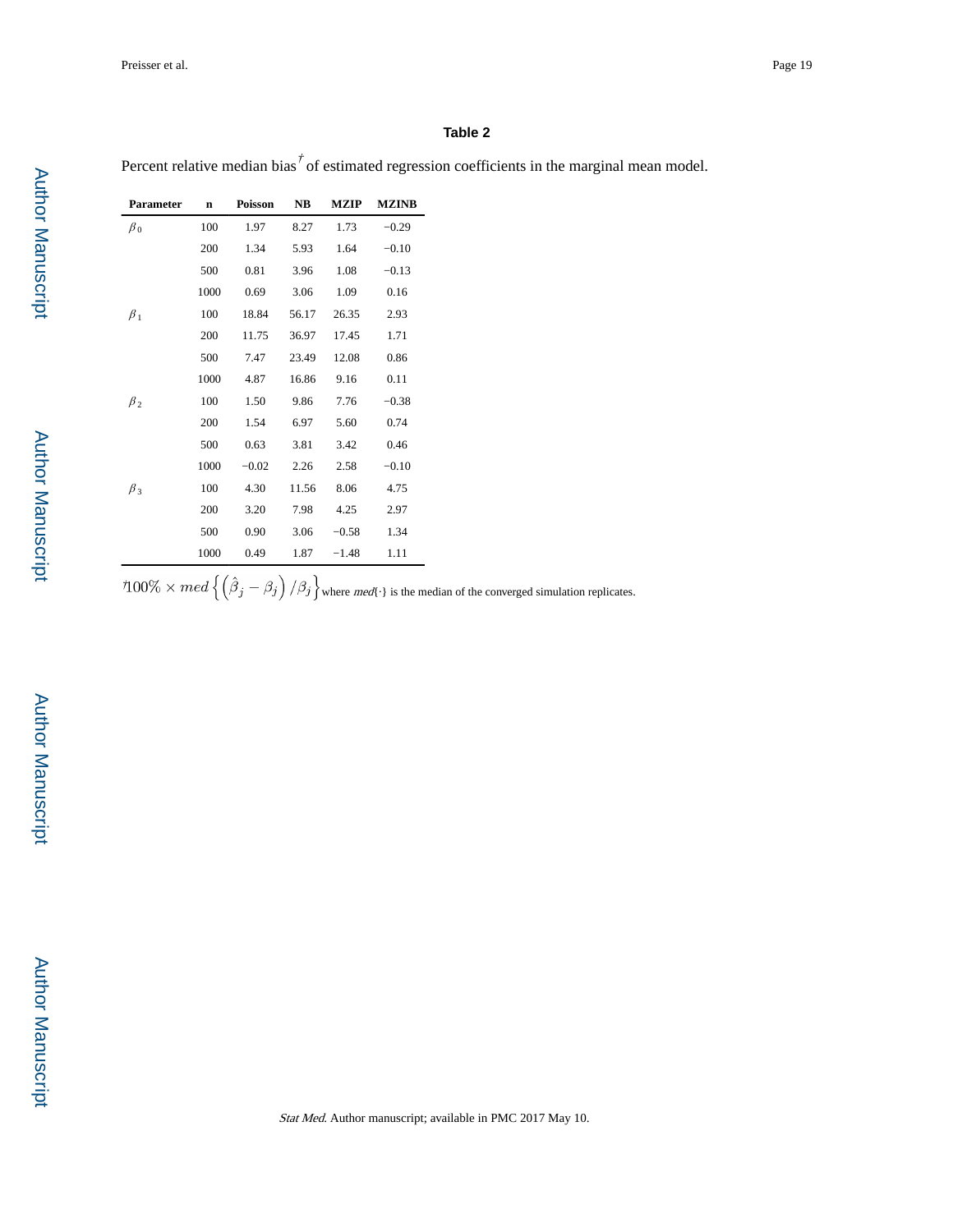Coverage of 95% Wald-type confidence intervals with model-based (MB) or empirical (Emp) standard errors for marginal mean regression model parameters.†

|           |             | Poisson |       |       | NB    | <b>MZIP</b> |       | <b>MZINB</b> |       |
|-----------|-------------|---------|-------|-------|-------|-------------|-------|--------------|-------|
| Parameter | $\mathbf n$ | MВ      | Emp   | MВ    | Emp   | MВ          | Emp   | MВ           | Emp   |
| $\beta_1$ | 100         | 0.424   | 0.894 | 0.742 | 0.704 | 0.696       | 0.918 | 0.936        | 0.911 |
|           | 200         | 0.403   | 0.906 | 0.728 | 0.743 | 0.689       | 0.932 | 0.945        | 0.931 |
|           | 500         | 0.379   | 0.915 | 0.691 | 0.780 | 0.678       | 0.935 | 0.949        | 0.943 |
|           | 1000        | 0.361   | 0.920 | 0.661 | 0.793 | 0.665       | 0.939 | 0.948        | 0.943 |
| $\beta_2$ | 100         | 0.465   | 0.936 | 0.929 | 0.909 | 0.714       | 0.926 | 0.939        | 0.933 |
|           | 200         | 0.457   | 0.945 | 0.936 | 0.923 | 0.716       | 0.937 | 0.944        | 0.941 |
|           | 500         | 0.456   | 0.948 | 0.943 | 0.932 | 0.719       | 0.944 | 0.947        | 0.947 |
|           | 1000        | 0.461   | 0.947 | 0.946 | 0.935 | 0.720       | 0.946 | 0.949        | 0.947 |
| $\beta_3$ | 100         | 0.502   | 0.920 | 0.916 | 0.860 | 0.707       | 0.908 | 0.939        | 0.907 |
|           | 200         | 0.495   | 0.931 | 0.927 | 0.891 | 0.705       | 0.923 | 0.941        | 0.922 |
|           | 500         | 0.494   | 0.942 | 0.938 | 0.921 | 0.713       | 0.939 | 0.948        | 0.936 |
|           | 1000        | 0.490   | 0.947 | 0.943 | 0.933 | 0.715       | 0.945 | 0.952        | 0.944 |

 $\dot{P}$ Based on 10,000 simulation replicates.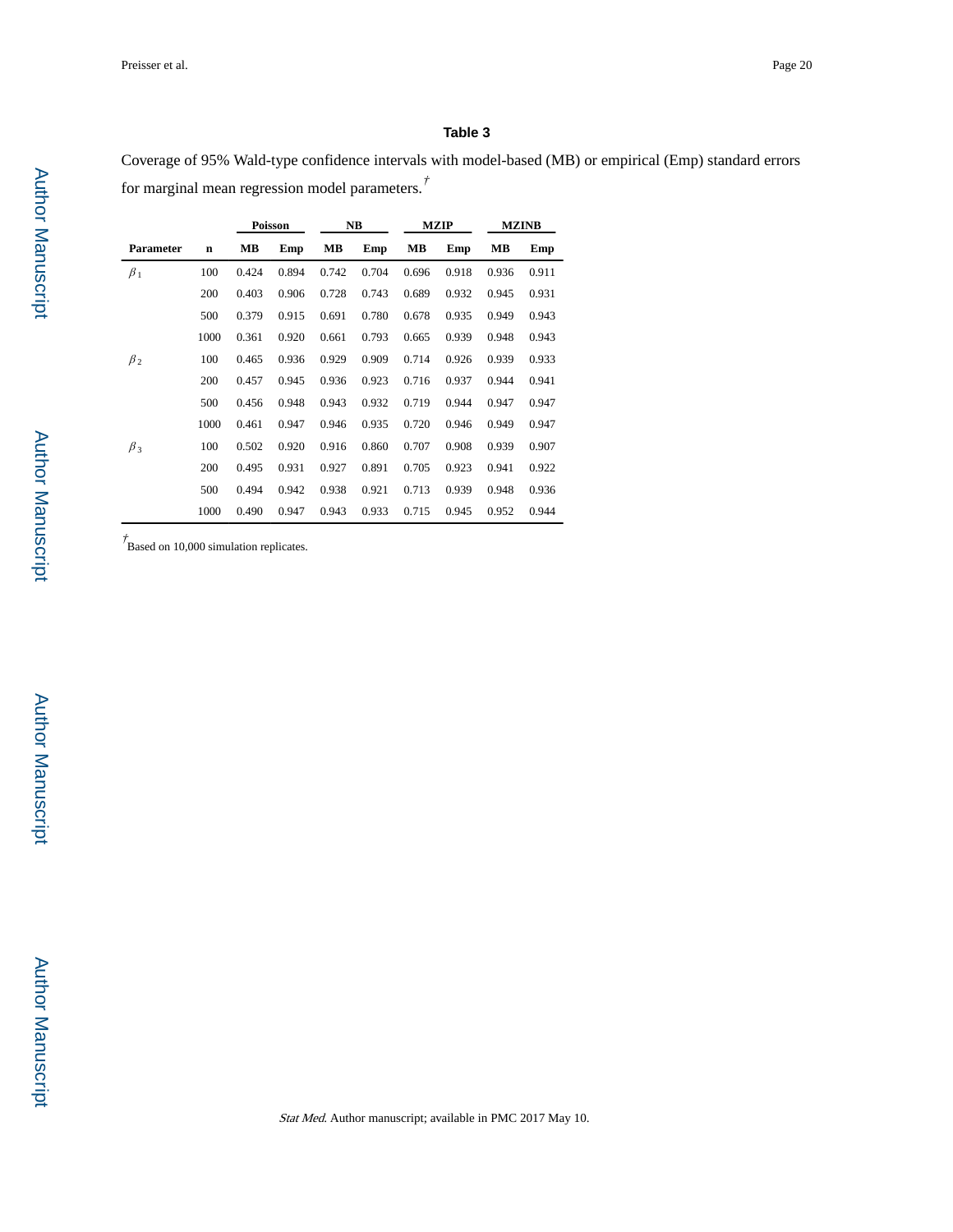Type I error<sup>†</sup> of model-based (MB) and empirical (EMP) Wald tests for  $\beta_3$  in the marginal mean model.<sup>††</sup>

|                  |             | Poisson |       | NB.   |       | <b>MZIP</b> |       | <b>MZINB</b> |       |
|------------------|-------------|---------|-------|-------|-------|-------------|-------|--------------|-------|
| <b>Parameter</b> | $\mathbf n$ | MВ      | Emp   | MВ    | Emp   | MВ          | Emp   | MВ           | Emp   |
| $\beta_3$        | 100         | 0.565   | 0.096 | 0.094 | 0.152 | 0.358       | 0.119 | 0.062        | 0.095 |
|                  | 200         | 0.572   | 0.080 | 0.080 | 0.116 | 0.368       | 0.093 | 0.057        | 0.081 |
|                  | 500         | 0.571   | 0.066 | 0.068 | 0.082 | 0.361       | 0.072 | 0.053        | 0.067 |
|                  | 1000        | 0.571   | 0.062 | 0.064 | 0.070 | 0.369       | 0.064 | 0.051        | 0.059 |

<sup>†</sup>Type I error for testing  $H_0: \beta_3 = 0$  vs.  $H_0: \beta_3 = 0$ .

 $\frac{\partial^2 f}{\partial t^2}$  Based on 10,000 simulation replicates.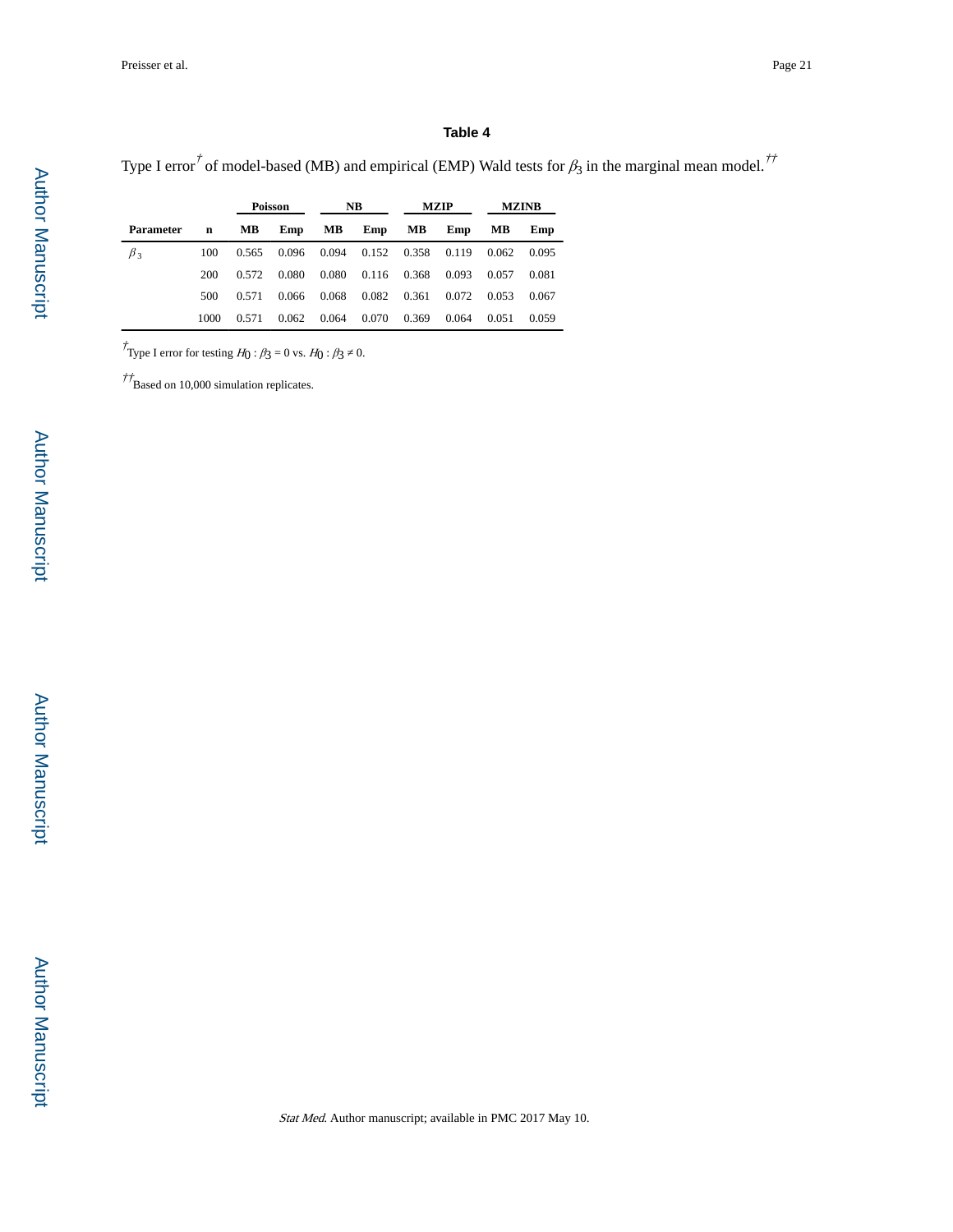Efficiency<sup> $\dot{\tau}$ </sup> of models for the marginal mean relative to marginalized negative binomial regression.

| Parameter | n    | <b>Poisson</b> | <b>NB</b> | <b>MZIP</b> |
|-----------|------|----------------|-----------|-------------|
| $\beta_1$ | 100  | 1.170          | 0.606     | 0.734       |
|           | 200  | 1.020          | 0.555     | 0.695       |
|           | 500  | 0.845          | 0.487     | 0.658       |
|           | 1000 | 0.764          | 0.433     | 0.633       |
| $\beta$   | 100  | 1.005          | 0.788     | 0.786       |
|           | 200  | 0.989          | 0.795     | 0.792       |
|           | 500  | 0.970          | 0.777     | 0.794       |
|           | 1000 | 0.964          | 0.772     | 0.789       |
| $\beta$ 3 | 100  | 1.067          | 0.782     | 0.730       |
|           | 200  | 0.999          | 0.784     | 0.741       |
|           | 500  | 0.951          | 0.764     | 0.758       |
|           | 1000 | 0.939          | 0.755     | 0.757       |

 $\dot{\tau}$ Ratio of the mean squared error (mse) of the MZINB model divided by the mse of the model in the column heading; mse is computed as the sum of the monte carlo variance of  $\hat{\beta}_j$  and its squared bias.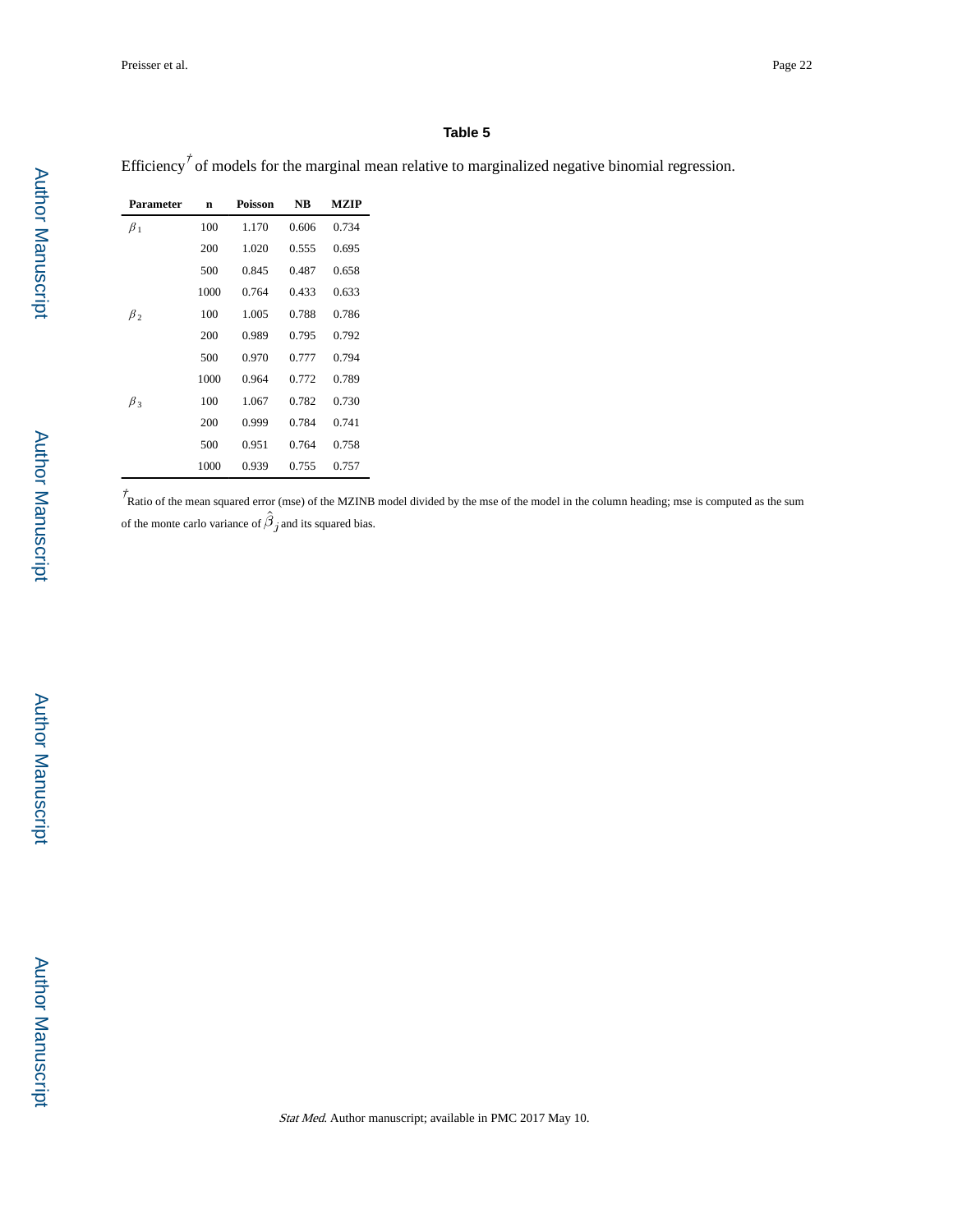ZINB and MZINB results for the analysis of the effect of a school-based fluoride mouthrinse (FMR) program and other covariates on dental caries ( $d_{23}$ fs) in first through fifth grade children (n=677).

|                                 | ZINB           |                    |                      |                       | <b>MZINB</b>                                                    | SP-MZINB             |          |                      |
|---------------------------------|----------------|--------------------|----------------------|-----------------------|-----------------------------------------------------------------|----------------------|----------|----------------------|
| Variable                        | parm           | est                | mbse                 | parm                  | est                                                             | mbse                 | est      | mbse                 |
|                                 |                | at-risk class mean |                      |                       | marginal mean                                                   |                      |          | marginal mean        |
| Intercept                       | $\lambda_0$    | 1.565              | $0.322^{t}$          | $\beta_0$             | 1.524                                                           | $0.336^{T}$          | 1.845    | $0.302^{T}$          |
| Fam. income                     | $\lambda_1$    | $-0.011$           | 0.031                | $\beta_1$             | $-0.118$                                                        | $0.033^{f}$          | $-0.161$ | $0.029^{+}$          |
| sealants                        | $\lambda_2$    | 0.341              | $0.123^{#}$          | $\beta_2$             | 0.673                                                           | $0.133^{t}$          | 0.647    | $0.124$ <sup>†</sup> |
| FMR (3 years)                   | $\lambda_3$    | $-0.077$           | 0.146                | $\beta_3$             | $-0.113$                                                        | 0.148                | $-0.093$ | 0.118                |
| age                             | $\lambda_4$    | $-0.110$           | 0.082                | $\beta_4$             | $-0.047$                                                        | 0.088                | $-0.001$ | 0.069                |
| age-sq                          | $\lambda$ 5    | $-0.008$           | 0.026                | $\beta_5$             | $-0.047$                                                        | 0.028                | $-0.050$ | $0.023$ <sup>*</sup> |
| age-cu                          | $\lambda_6$    | $-0.001$           | 0.015                | $\beta_6$             | $-0.016$                                                        | 0.016                | $-0.015$ | 0.012                |
| dental home                     | $\lambda_{7}$  | 0.395              | $0.183$ <sup>*</sup> | $\beta_7$             | 0.483                                                           | $0.188^{#}$          | 0.279    | 0.152                |
| No access                       | $\lambda_{8}$  | 0.275              | 0.157                | $\beta_8$             | 0.413                                                           | $0.160^{#}$          | 0.305    | 0.137                |
| brushing freq.                  | $\lambda$ 9    | $-0.047$           | 0.110                | $\beta_{9}$           | $-0.138$                                                        | 0.113                | $-0.127$ | 0.096                |
| African American                | $\lambda_{10}$ | $-0.282$           | 0.156                | $\beta_{10}$          | $-0.419$                                                        | $0.163^{#}$          | $-0.320$ | $0.137$ <sup>*</sup> |
| Other race                      | $\lambda_{11}$ | 0.150              | 0.280                | $\beta_{11}$          | 0.275                                                           | 0.318                | 0.164    | 0.294                |
| Dispersion                      | $\varphi$      | 0.980              | 0.143                | $\varphi$             | 0.963                                                           | 0.143                | 0.994    | 0.144                |
|                                 |                |                    |                      |                       | logistic regression model for the probability of an excess zero |                      |          |                      |
| Intercept                       | $\gamma_0$     | $-1.965$           | $0.686^{#}$          | $\gamma_0$            | $-2.116$                                                        | $0.695$ <sup>#</sup> |          |                      |
| Fam. income                     | $\gamma_1$     | 0.268              | $0.061^{T}$          | $\gamma_1$            | 0.314                                                           | $0.062^{t}$          |          |                      |
| sealants                        | $\gamma_2$     | $-0.866$           | $0.227^{1}$          | $\gamma_2$            | $-0.979$                                                        | $0.228^{j^2}$        |          |                      |
| FMR (3 $\gamma_{\text{ears}}$ ) | $\nu_3$        | 0.163              | 0.256                | $\gamma_3$            | 0.152                                                           | 0.235                |          |                      |
| age                             | $\gamma_4$     | $-0.160$           | 0.141                | $\gamma_4$            | $-0.098$                                                        | 0.131                |          |                      |
| age-sq                          | $\gamma_{5}$   | 0.095              | $0.045$ <sup>*</sup> | $\gamma_{5}$          | 0.091                                                           | $0.044$ <sup>*</sup> |          |                      |
| age-cu                          | $\gamma_{6}$   | 0.034              | 0.023                | $\gamma_{6}$          | 0.031                                                           | 0.022                |          |                      |
| dental home                     | $\gamma_{7}$   | $-0.292$           | 0.325                | $\gamma$ <sub>7</sub> | $-0.255$                                                        | 0.302                |          |                      |
| No access                       | $\gamma_{8}$   | $-0.364$           | 0.301                | $\gamma_{8}$          | $-0.297$                                                        | 0.276                |          |                      |
| brushing freq.                  | $\gamma_9$     | 0.329              | 0.210                | $\gamma_{9}$          | 0.309                                                           | 0.206                |          |                      |
| African American                | $\gamma_{10}$  | 0.404              | 0.277                | $\gamma_{10}$         | 0.524                                                           | 0.277                |          |                      |
| Other race                      | $\gamma_{11}$  | $-0.608$           | 0.625                | $\gamma_{11}$         | $-0.133$                                                        | 0.589                |          |                      |
| Intercept, SP-MZINB             | sgu            |                    |                      |                       |                                                                 |                      | 1.645    | $0.345^{7}$          |
| Slope, SP-MZINB                 | sgu            |                    |                      |                       |                                                                 |                      | $-1.626$ | $0.274^{t}$          |
| $-2$ logLik                     |                | 2922.9             |                      |                       | 2918.4                                                          |                      | 2932.2   |                      |
| AIC                             |                | 2972.9             |                      |                       | 2968.4                                                          |                      | 2962.2   |                      |

est=estimate; mbse=model-based standard error